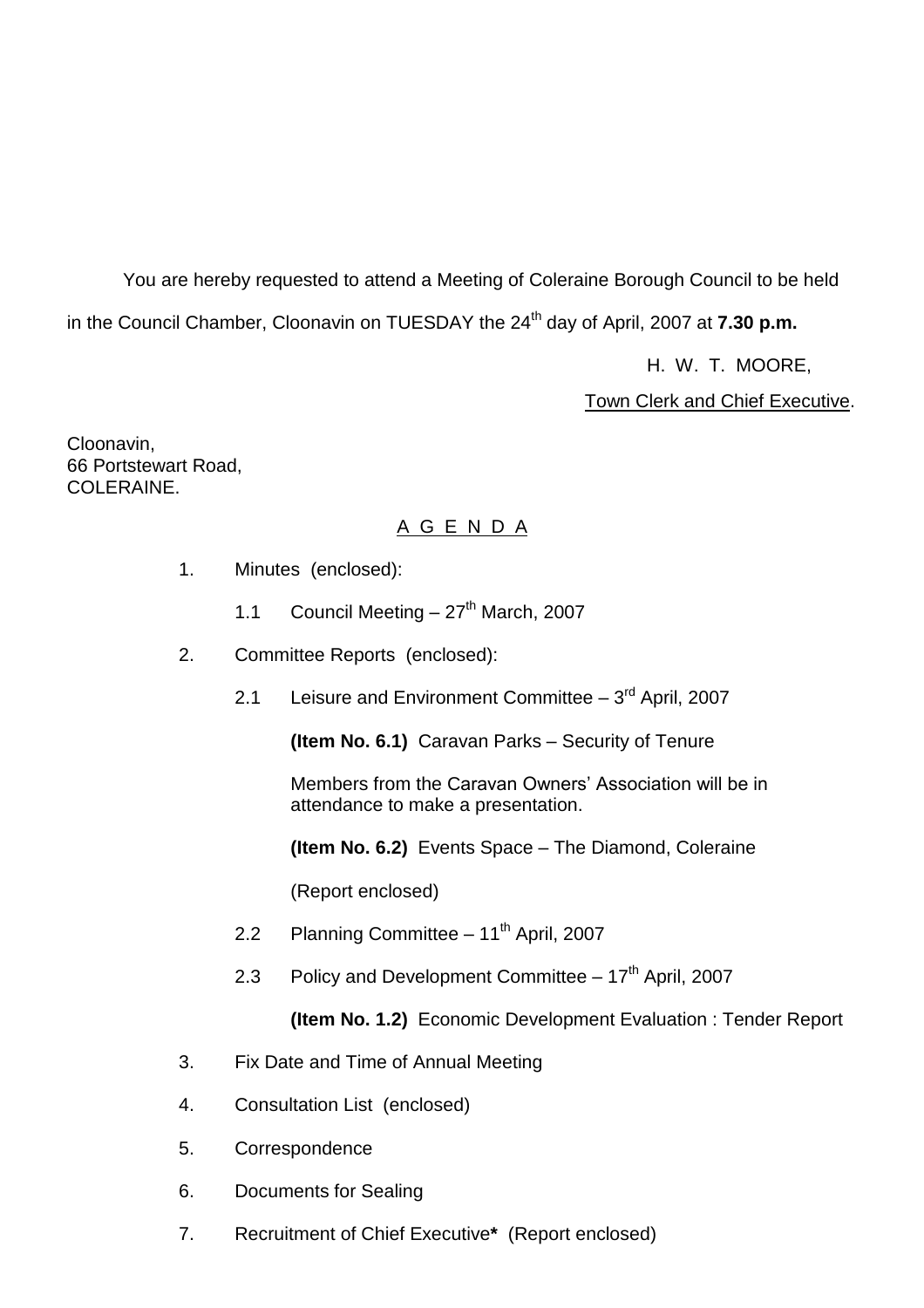# **Enclosed for Information:**

- (i) Minutes of the Northern Health and Social Services Council dated 7<sup>th</sup> March, 2007
- (ii) Department for Social Development Northern Ireland Housing Bulletin 1<sup>st</sup> October – 31<sup>st</sup> December, 2006
- (iii) Review into Affordable Housing Final Report Spring 2007

**\*Recommendedforconsideration"InCommittee".**

To: Each Member of Council. 2007.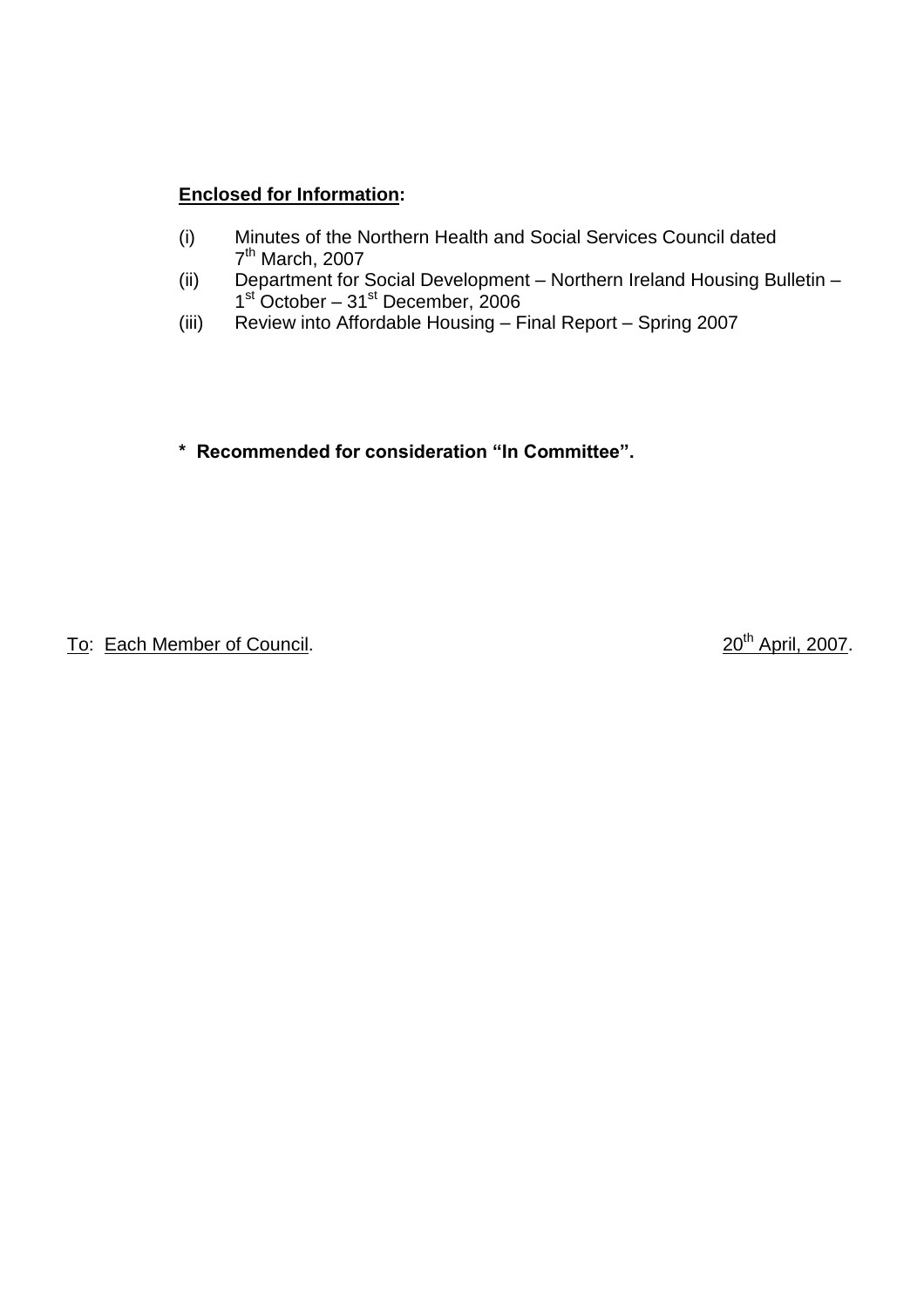### **COUNCIL MEETING**

Minutes of proceedings of Coleraine Borough Council held in the Council Chamber, Cloonavin, on Tuesday, 27<sup>th</sup> March, 2007 at 7.30 p.m.

**Convened:** As per Notice attached

**Present:** The Mayor, Councillor W. A. King, in the Chair

The Deputy Mayor, Councillor E. P. Fielding (Mrs.)

#### **Aldermen**

E. T. Black (Mrs.) D. McClarty W. T. Creelman W. J. McClure M. T. Hickey (Mrs.)

## **Councillors**

- C. S. Alexander (Ms.) S. Gilkinson D. D. Barbour N. F. Hillis J. M. Bradley E. A. Johnston (Mrs.) O. M. Church (Mrs.) B. Leonard A. S. Cole **G. L. McLaughlin** J. J. Dallat R. A. McPherson T. J. Deans A. McQuillan B. Fitzpatrick
	-
	-
	-
	-
	-
	-
	-

**Officers in Town Clerk and Chief Executive, Director of Technical** Attendance: Services, Director of Corporate Services, Director of Environmental Health, Director of Leisure Services, Head of Administrative Services, Finance Officer and Administrative Assistant

#### **1.0 THANKS**

Councillor Mrs. Church thanked members for the condolences expressed to her following the death of her sister-in-law.

#### **2.0 MINUTES**

The Minutes of the Council Meeting of 13<sup>th</sup> March, 2007 were confirmed and signed.

#### **3.0 COMMITTEE REPORTS**

| 3.1 | Leisure and Environment<br>Committee | The Chairman, Councillor Deans, moved<br>the adoption of the Leisure and Environment<br>Committee Report; this was duly seconded by<br>Councillor McPherson and agreed. |
|-----|--------------------------------------|-------------------------------------------------------------------------------------------------------------------------------------------------------------------------|
| 3.2 | <b>Planning Committee</b>            | The Chairman, Councillor McLaughlin, moved<br>the adoption of the Planning Committee Report;<br>this was duly seconded by Alderman Mrs.<br>Hickey and agreed.           |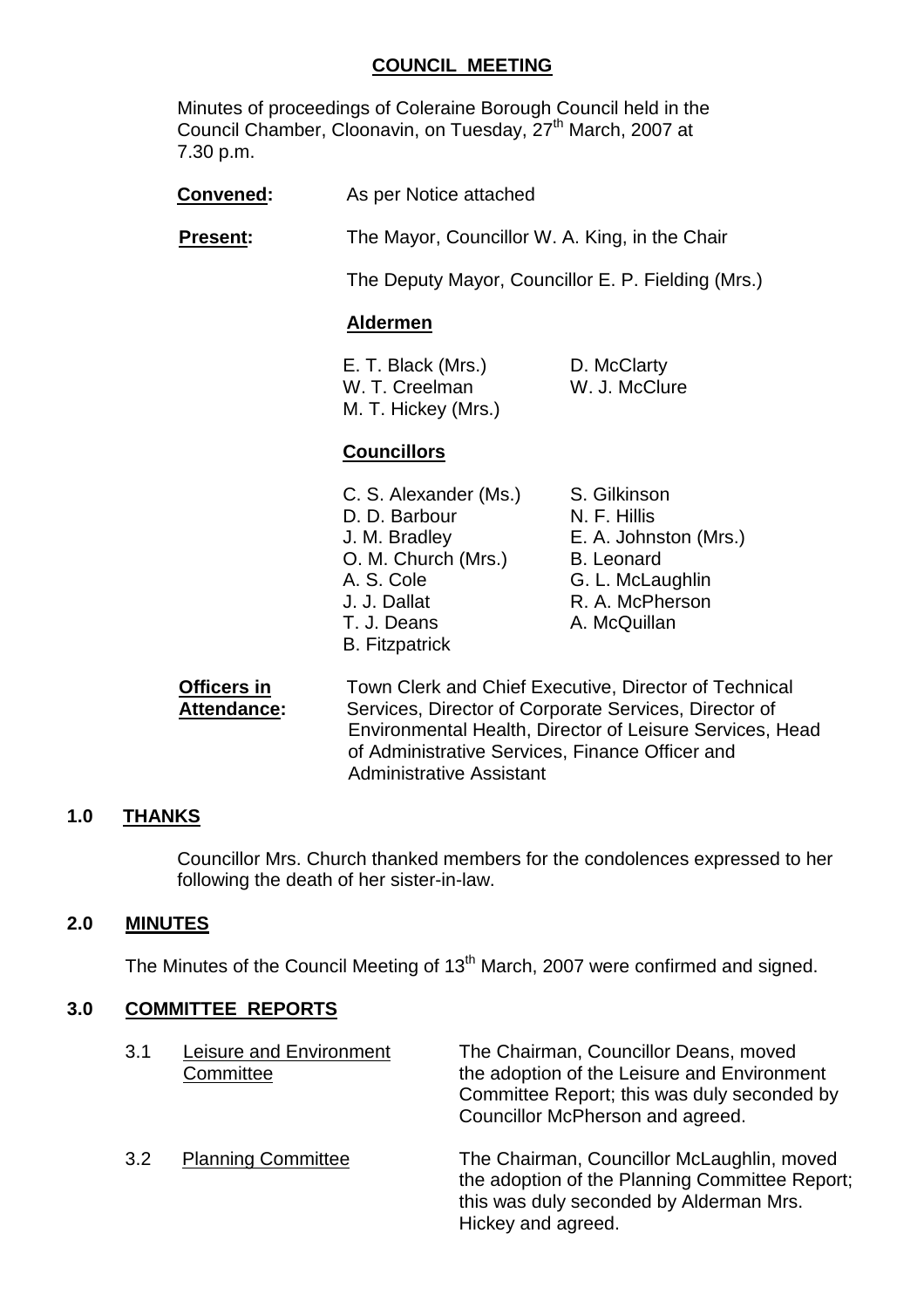3.3 Policy and Development The Chairman, Councillor Mrs. Johnston, Committee moved the adoption of the Policy and Development Committee Report; this was duly seconded by Councillor Barbour.

Matters arising:

3.3.1 Charges for Council Facilities It was noted by members that the charging and Services (Item 1.4) regime did not fully regulate the excess in demand for Community Centre facilities, specifically at Millburn, but also elsewhere. The Director of Leisure Services, in noting members' suggestions, confirmed that discussions were underway with community groups on how to balance excess demand. He would report back to members in due course.

The Committee Report was adopted.

# **4.0 NILGA CONSULTATION PAPER ON LOCAL GOVERNMENT MODERNISATION AND RPA IMPLEMENTATION**

The Town Clerk and Chief Executive referred to his report, dealing with the two main aspects of the consultation, viz:

- (a) Modelling NILGA's future; and
- (b) Review of the Local Government Modernisation Taskforce staffing.

Members endorsed the report and it was proposed by Alderman McClarty, seconded by Alderman McClure and agreed:

- (1) That Council ask NILGA to address the key message of the IDeA report on (a) and adopt all of the recommendations therein; and
- (2) That Council advise NILGA that it would be premature at this time to commit staff or other resources to the RPA implementation process; furthermore any recruitment/secondment process should be a matter for the Local Government Staff Commission and the Councils concerned.

#### **5.0 NORTHERN IRELAND HOUSING EXECUTIVE –PROPOSED AMENDMENT TO RULE 23 - INTIMIDATION POINTS OF THE HOUSING SELECTION SCHEME**

The difficulties in defining and addressing intimidation in housing were recognised by members. It was noted that many of the points raised related to a wider review proposed by Northern Ireland Housing Executive.

It was proposed by Councillor Dallat, seconded by Councillor Leonard and agreed:

That Council support the consultation paper as a short term measure but would also urge that the serious issues involved in this topic be addressed through a more fundamental review.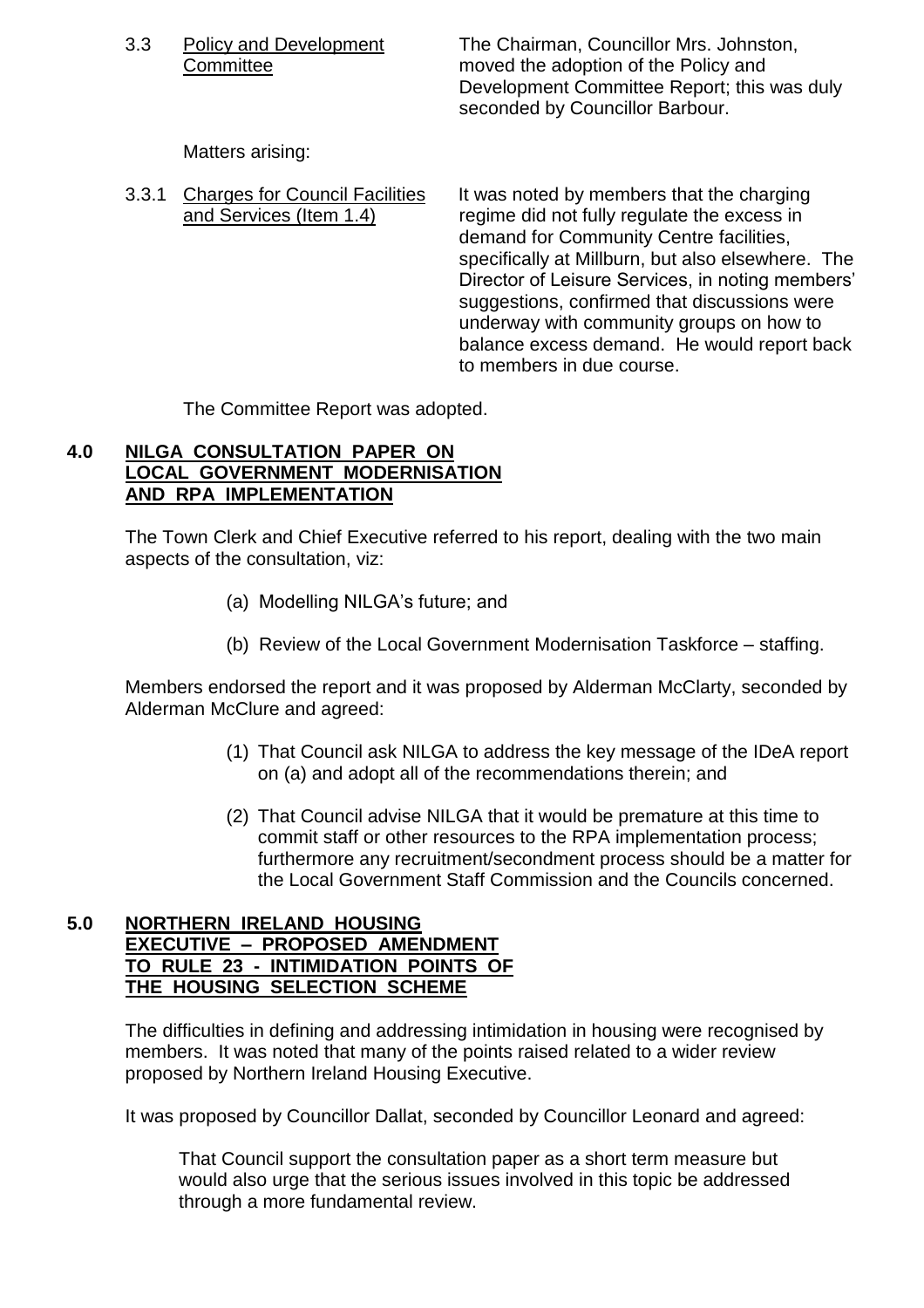#### **6.0 FIRMUS ENERGY**

Read notice from Firmus Energy announcing that they had capped their tariff until 1<sup>st</sup> January, 2009.

# **7.0 DOCUMENT TABLED**

Northern Ireland Policing Plan 2007-2010

#### **8.0 ZOMBA VISIT**

The Town Clerk and Chief Executive informed members that the Mayor had accepted an invitation from Zomba Municipal Assembly to visit Zomba and would be making a one week visit at the end of April. Council's approval was sought for an officer to accompany the Mayor. Members congratulated the Mayor on the visit and agreed that an officer accompany him.

## **9.0 DOCUMENTS FOR SEALING**

Resolved:

That the following documents be sealed:

1. Cemetery Titles Grant of Rights of Burial – Deeds Register Nos. 3298-3302 (inclusive):

| Agherton           | $\mathbf{O}$ |
|--------------------|--------------|
| <b>Ballywillan</b> | 1            |
| Coleraine          | З            |
| Kilrea             | 0            |
| Portstewart        | 1            |

Advanced Deeds - Register No. 0172:

| Agherton    | $\mathbf{0}$      |
|-------------|-------------------|
| Ballywillan | $\mathbf{\Omega}$ |
| Coleraine   | $\mathbf{\Omega}$ |
| Portstewart | 1                 |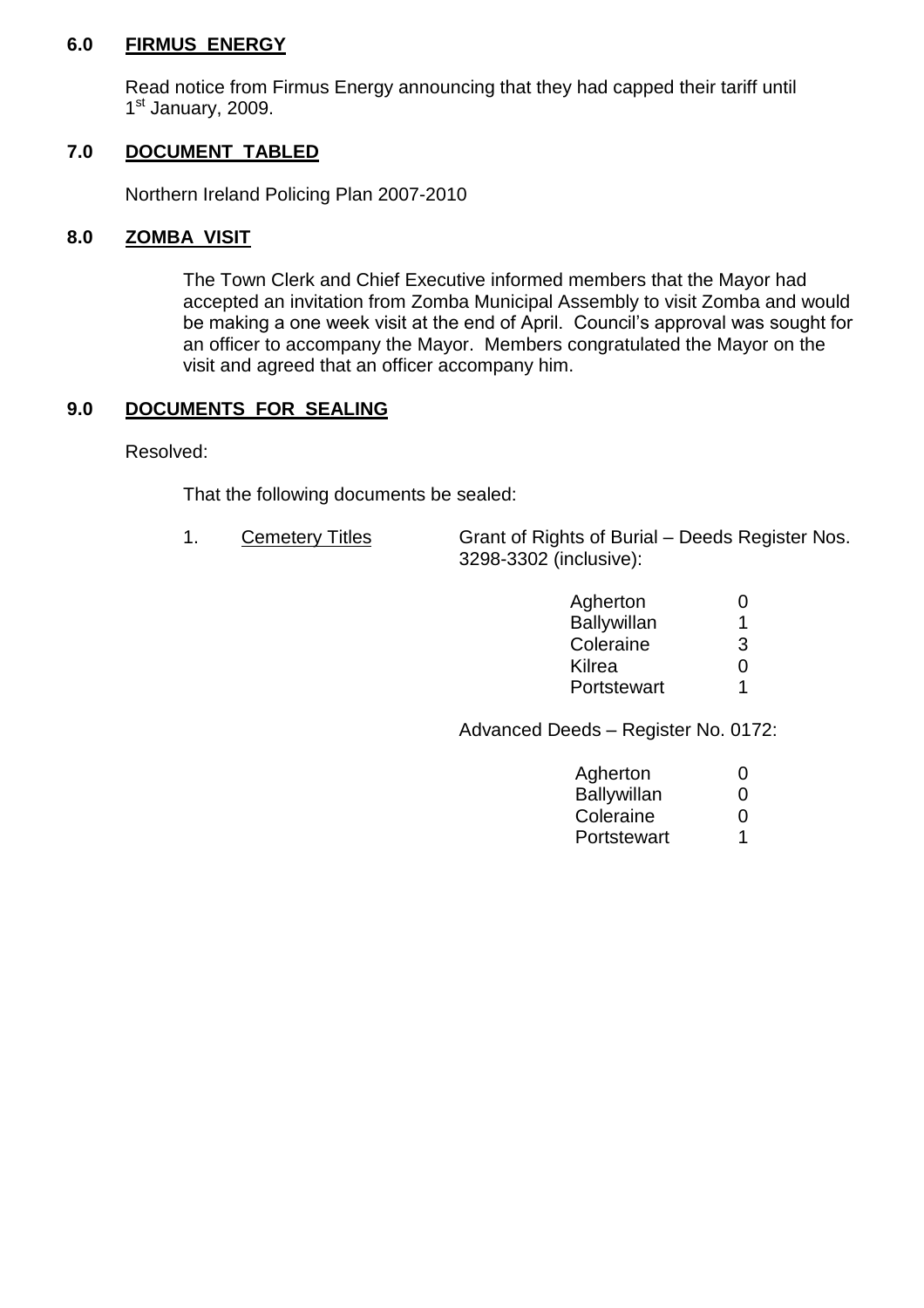#### **LEISURE AND ENVIRONMENT COMMITTEE**

# **3rd April, 2007.**

| Alderman Mrs. E. T. Black, in the Chair<br><b>Present:</b> |
|------------------------------------------------------------|
|------------------------------------------------------------|

#### **Aldermen**

M. T. Hickey (Mrs.) D. McClarty  $($ ltems  $2.0 - 12.0)$  W. J. McClure

#### **Councillors**

- C. S. Alexander (Ms.) B. Fitzpatrick D. D. Barbour S. Gilkinson J. M. Bradley (Items 2.0 –12.0) O. M. Church (Mrs.) B. Leonard A. S. Cole R. A. McPherson J. J. Dallat
- (Items 2.0 –12.0) E. A. Johnston (Mrs.)

| <b>Officers in</b><br>Attendance: | Director of Technical Services, Director of Leisure<br>Services, Director of Environmental Health, Leisure<br>Services Officers, Head of Administrative Services and<br><b>Administrative Assistant</b> |
|-----------------------------------|---------------------------------------------------------------------------------------------------------------------------------------------------------------------------------------------------------|
| Anologiae:                        | The Mayer, Deputy Mayer, Alderman Creelman, Councillo                                                                                                                                                   |

#### **Apologies:** The Mayor, Deputy Mayor, Alderman Creelman, Councillors Deans, Hillis and McLaughlin

#### **1.0 WELCOME**

The Chairman welcomed everyone to the meeting.

#### **2.0 NORTH COAST WASTEWATER TREATMENT WORKS –UPDATE**

Mr. Damien McKeown, Water Service, Mr. Paddy Brow, MWH and Mr. Gabriel Hall, Biwater Graham were in attendance to give a presentation on the North Coast Wastewater Treatment Works.

Mr. Brow updated members on the scheme and elaborated on various issues including:

- **The scheme background and programme**
- Project aims
- **Progress to date**

Members' questions were then answered by Messrs. Brow, McKeown and Hall.

Several members paid tribute to everyone involved in the scheme and reference was made to the tragic loss of life whilst working on the project.

The Chairman thanked Messrs. Brow, McKeown and Hall for their informative presentation.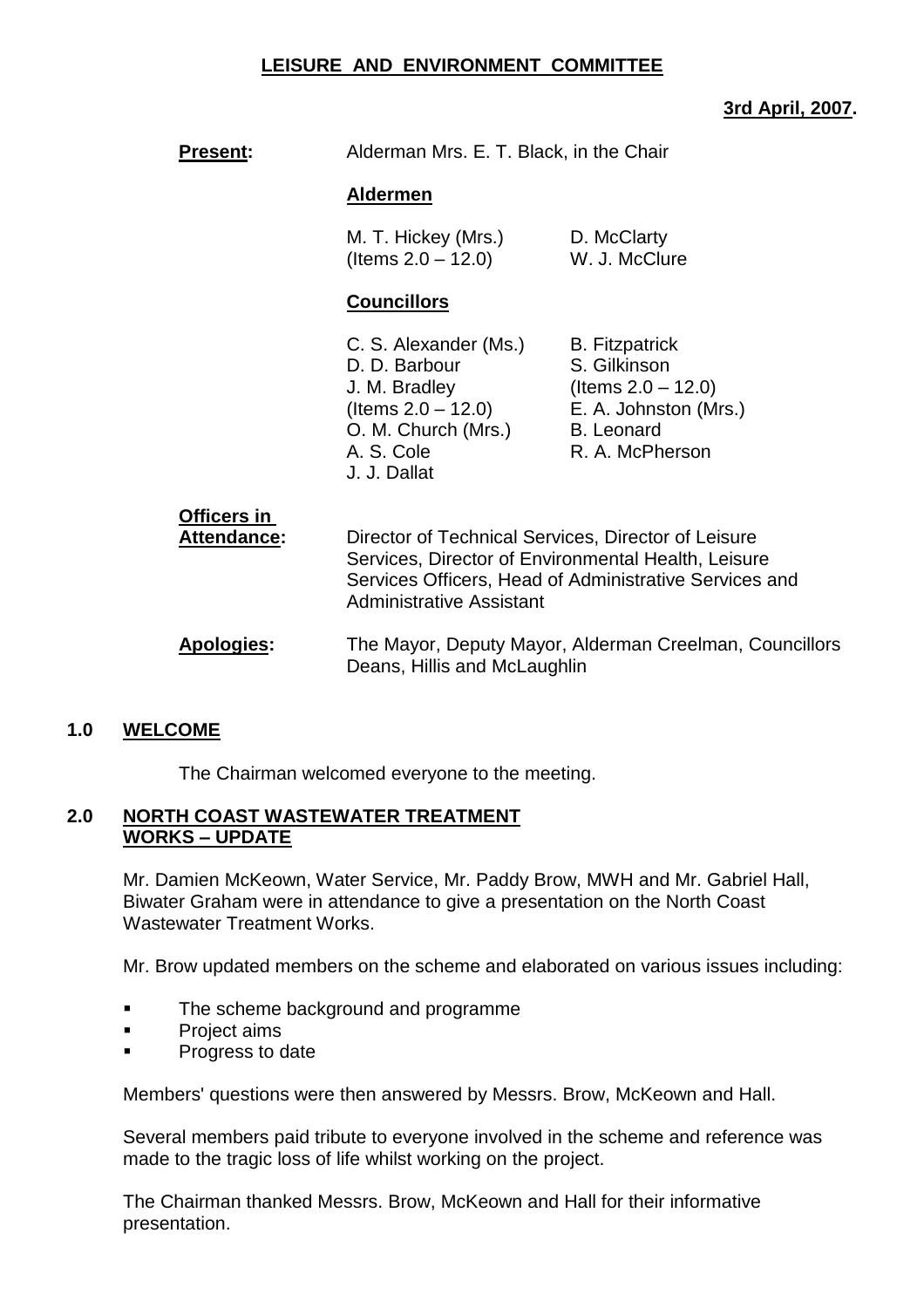#### **3.0 CIVIC RECEPTION FOR OWEN ROE GAA CLUB**

Several members expressed concern about the picketing outside the Council Offices at the Reception held to honour the Owen Roe GAA Club for reaching the final of the All-Ireland Intermediate Club Championship.

The Head of Administrative Services read the following statement from the Mayor:

"I would like to express my concern about the noisy picket and the poor attendance of Councillors at the Reception on Monday night for the Owen Roe Gaelic Club."

# **4.0 TECHNICAL SERVICES REPORT**

The Report of the Director of Technical Services was considered (previously supplied).

Matters arising:

| 4.1   | <b>Mechanical Biological</b><br><b>Treatment</b>                                               | Members noted information on this treatment,<br>as detailed in the report.                                                                                                                                                      |
|-------|------------------------------------------------------------------------------------------------|---------------------------------------------------------------------------------------------------------------------------------------------------------------------------------------------------------------------------------|
| 4.2   | Landfill Tax                                                                                   | Members noted the increased landfill tax<br>rate, £32 per tonne, which would be effective<br>from April 2008.                                                                                                                   |
|       |                                                                                                | Members expressed concern about the<br>possibility of increased fly-tipping arising from<br>the higher landfill charges.                                                                                                        |
|       |                                                                                                | The Director of Technical Services would follow<br>up a number of specific concerns drawn to his<br>attention.                                                                                                                  |
| 4.3   | <b>Abandoned Vehicles</b>                                                                      | Members noted information on this topic,<br>as detailed in the report.                                                                                                                                                          |
| 4.4   | <b>Building Control</b>                                                                        |                                                                                                                                                                                                                                 |
| 4.4.1 | Approvals                                                                                      | Members noted that approval had been granted<br>for 26 applications.                                                                                                                                                            |
| 4.5   | <b>Entertainments Licences</b>                                                                 |                                                                                                                                                                                                                                 |
| 4.5.1 | <b>NW 200 Hospitality Marquee</b><br>Pits Area<br><b>Ballyreagh Road</b><br><b>Portstewart</b> | Application for an Entertainments Licence had<br>been received from Mr. John McNally,<br>Marketplace Theatre, Market Street, Armagh.                                                                                            |
|       |                                                                                                | Recommended:                                                                                                                                                                                                                    |
|       |                                                                                                | That an Entertainments Licence be<br>granted subject to all licensing<br>requirements being met including N.I.<br>Fire & Rescue Service report.<br>All door supervisors employed in the<br>marquee to be licensed with a scheme |

recognised by Coleraine Borough

Council.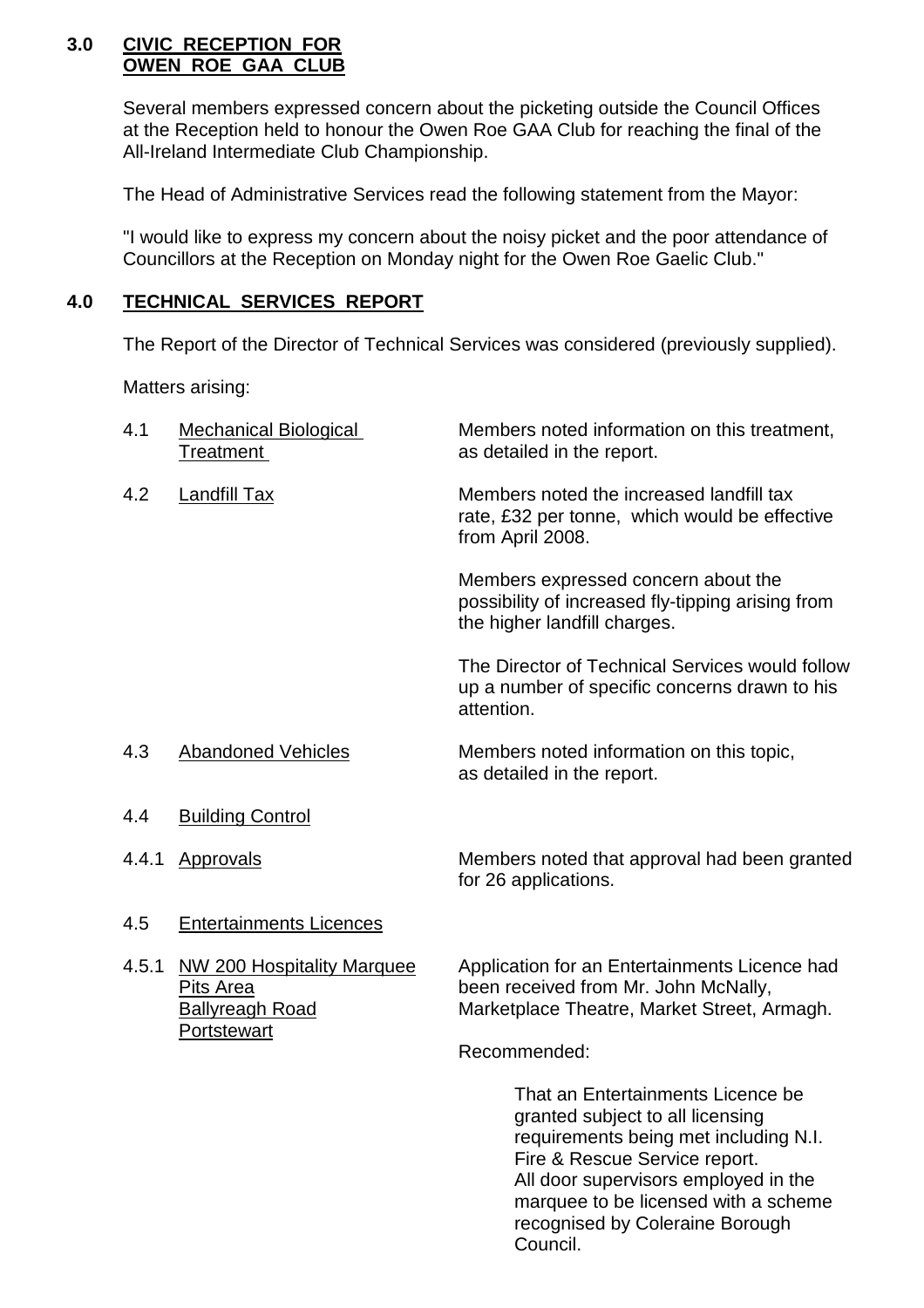**Coleraine** 

4.5.2 NW 200 Marquee Application for an Entertainments Licence had The Campsite **been received from Mr. John McNally**, Islandtasserty Road Marketplace Theatre, Market Street, Armagh.

Recommended:

That an Entertainments Licence be granted subject to all licensing requirements being met including N.I. Fire & Rescue Service report. All door supervisors employed in the marquee to be licensed with a scheme recognised by Coleraine Borough Council.

Members noted that one objection had been received three days after the 28 day deadline, which related primarily to the organisation and management of the campsite. A copy of the complaint would be forwarded to the NW 200 organisers for consideration.

## **5.0 ENVIRONMENTAL HEALTH REPORT**

The Report of the Director of Environmental Health was considered (previously supplied).

Matters arising:

| 5.1 | Home Heating Oil -<br>Saving Stamps Scheme -<br>Society of St. Vincent De Paul | Consideration was given to information on<br>this scheme, as detailed in the report.                                                                         |
|-----|--------------------------------------------------------------------------------|--------------------------------------------------------------------------------------------------------------------------------------------------------------|
|     | and Salvation Army                                                             | Recommended:                                                                                                                                                 |
|     |                                                                                | That Council support the scheme to a<br>value of £500 together with the<br>necessary help in kind to ensure its<br>availability across the Borough.          |
| 5.2 | The Private Tenancies (N.I.)<br>Order 2006 - Charges                           | From 1 <sup>st</sup> April, 2007 every dwelling constructed<br>before 1945 and which would be offered for rent<br>must be inspected by the district council. |
|     |                                                                                | Recommended:                                                                                                                                                 |
|     |                                                                                | That Council adopt the following<br>inspection charges from 1 <sup>st</sup> April, 2007:                                                                     |
|     |                                                                                | Initial inspection<br>£50<br>Re-inspection<br>£100                                                                                                           |
| 5.3 | The Smoking (N.I.)<br>Order 2006 -                                             | Recommended:                                                                                                                                                 |
|     | <b>Enforcement Policy</b>                                                      | That Council adopt the Enforcement                                                                                                                           |

Policy (previously circulated) in relation to the Smoking (N.I.) Order 2006.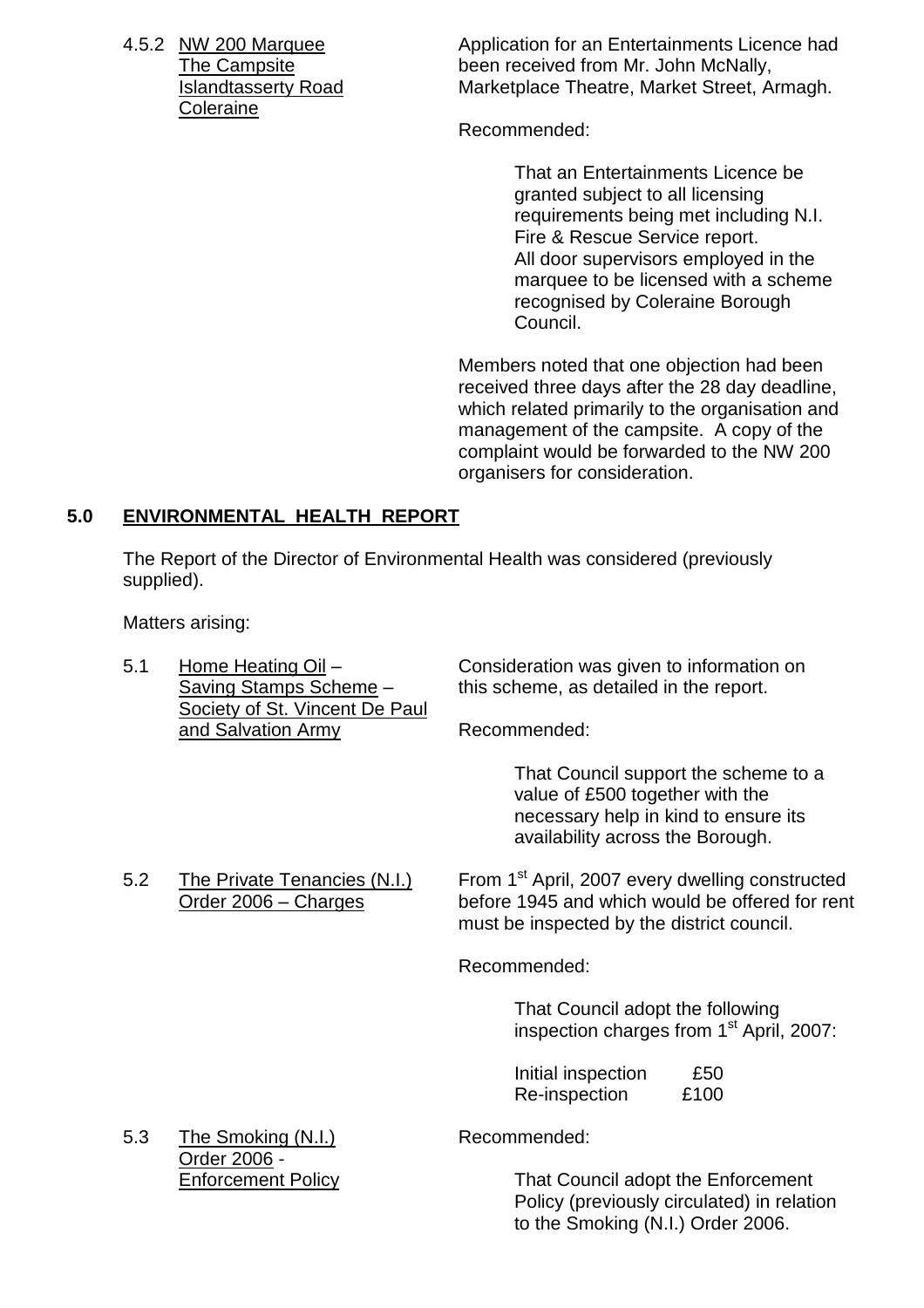Elected Member

5.5 Conditional Approval of Recommended: Meat Products 853/2004 legislation:

5.4 Nightsafe Coleraine It was proposed by Councillor McPherson, Committee – seconded by Alderman McClure and agreed:

Representation That Councillor Fitzpatrick be appointed as a replacement member to the Nightsafe Coleraine Committee following the resignation of Councillor Ms. Alexander.

Establishment That conditional approval be granted to Under EC Regulation the following establishment under this

> Kabanos Coleraine, 50 Quilly Road, Coleraine.

5.6 Closing Order – Members noted that Mr. Clement Howard, Mr. Chips proprietor of Mr. Chips, had appealed the terms 14/16 Main Street of his closing order to the County Court.

Recommended:

That Council make the necessary arrangements to defend this appeal.

# **6.0 LEISURE SERVICES REPORT**

Portrush – Appeal

The Report of the Director of Leisure Services was considered (previously supplied).

Matters arising:

| 6.1 | Caravan Parks -<br><b>Security of Tenure</b>             | Consideration was given to information<br>on this topic, as detailed in the report.                                                                                                                                                                 |
|-----|----------------------------------------------------------|-----------------------------------------------------------------------------------------------------------------------------------------------------------------------------------------------------------------------------------------------------|
|     |                                                          | It was proposed by Councillor Bradley,<br>seconded by Alderman McClarty and agreed:                                                                                                                                                                 |
|     |                                                          | That Council postpone making any<br>decisions on this matter until the<br>Caravan Owners' Association addressed<br>Council on 24 <sup>th</sup> April, 2007.                                                                                         |
|     |                                                          | A request was made for the planned and actual<br>income and expenditure figures to be made<br>available to members at that meeting.                                                                                                                 |
| 6.2 | <b>Events Space -</b><br><b>The Diamond</b><br>Coleraine | Members noted that Officers from Council,<br>Town Centre Partnership, DRD Roads Service<br>and PSNI had met to draw up guidelines and<br>a Code of Practice for groups and organisations<br>who use the events space around Coleraine<br>Town Hall. |
|     |                                                          | The draft would be presented to Council when<br>complete.                                                                                                                                                                                           |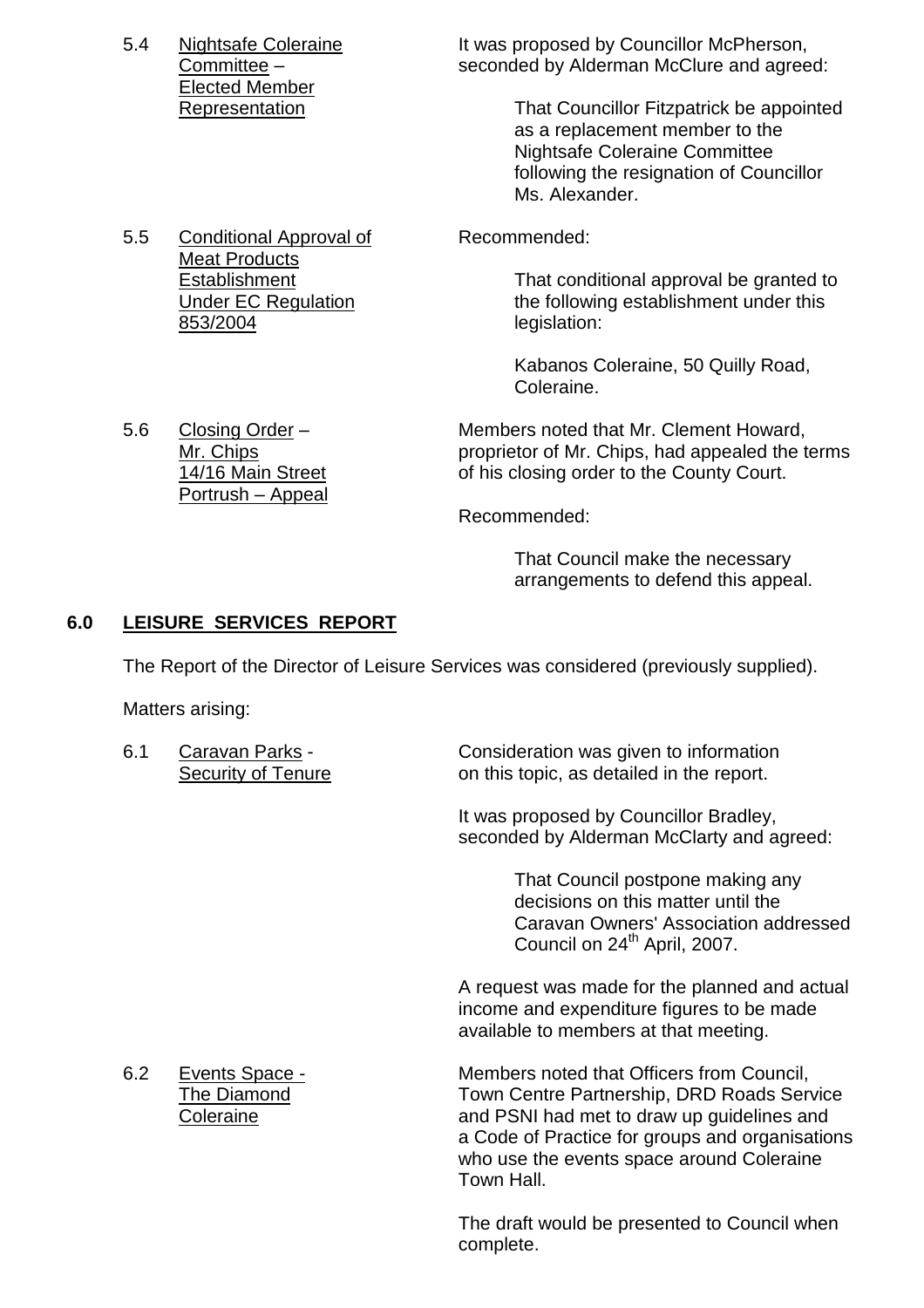The poor condition of the brick pavers in the town centre and also areas that had been removed and replaced by tarmacadam would be brought to the attention of DRD Roads Service.

6.3 Global Day of Prayer **A** request had been received from the Churches Forum to use the Council mobile stage on Sunday  $27<sup>th</sup>$  May from 3.00 p.m.  $-4.30$  p.m. to participate in the Global Day of Prayer. The group had also requested to site the stage in front of the War Memorial.

Recommended:

That Council grant the use of the mobile stage.

The Director of Leisure Services would consult with the Forum regarding the positioning of the mobile stage.

6.4 Portrush New Water Sports Members noted the following introductory Facility, East Strand – charges for the new water sports facility:

Proposed Introductory **Charges** 

Kitchen **E5.00** per hour

Committee/Meeting Room £10.00 per hour –Sports Clubs £15.00 per hour –Commercial Use £50.00 Full Day Hire (9.00 a.m. – 5.00 p.m.)

Showers and Changing E10.00 per hour – Sports Club (Up to a maximum of £40.00) (Minimum Charge of £20.00) £40.00 –Sporting Event Maximum Charge

#### 6.5 Requests for Assistance

6.5.1 Garvagh Clydesdale and Council is recommended to approve a grant of Vintage Vehicle Club £1,000 to Garvagh Clydesdale and Vintage Vehicle Club to assist them in their promotion of their annual show on Saturday,  $1<sup>st</sup>$  September, 2007.

- 
- 

6.5.2 Coleraine Young Farmers' Council is recommended to approve a grant of Club Show £2,000 to Coleraine Young Farmers' Club to assist them with the annual Agricultural Show on Saturday, 9<sup>th</sup> June, 2007.

6.5.3 North West Classic Council is recommended to approve a grant of Tractor Road Run £250 to the North West Classic Tractor Road Run to assist them in their promotion of the Tractor Road Run event on Saturday, 28th April, 2007.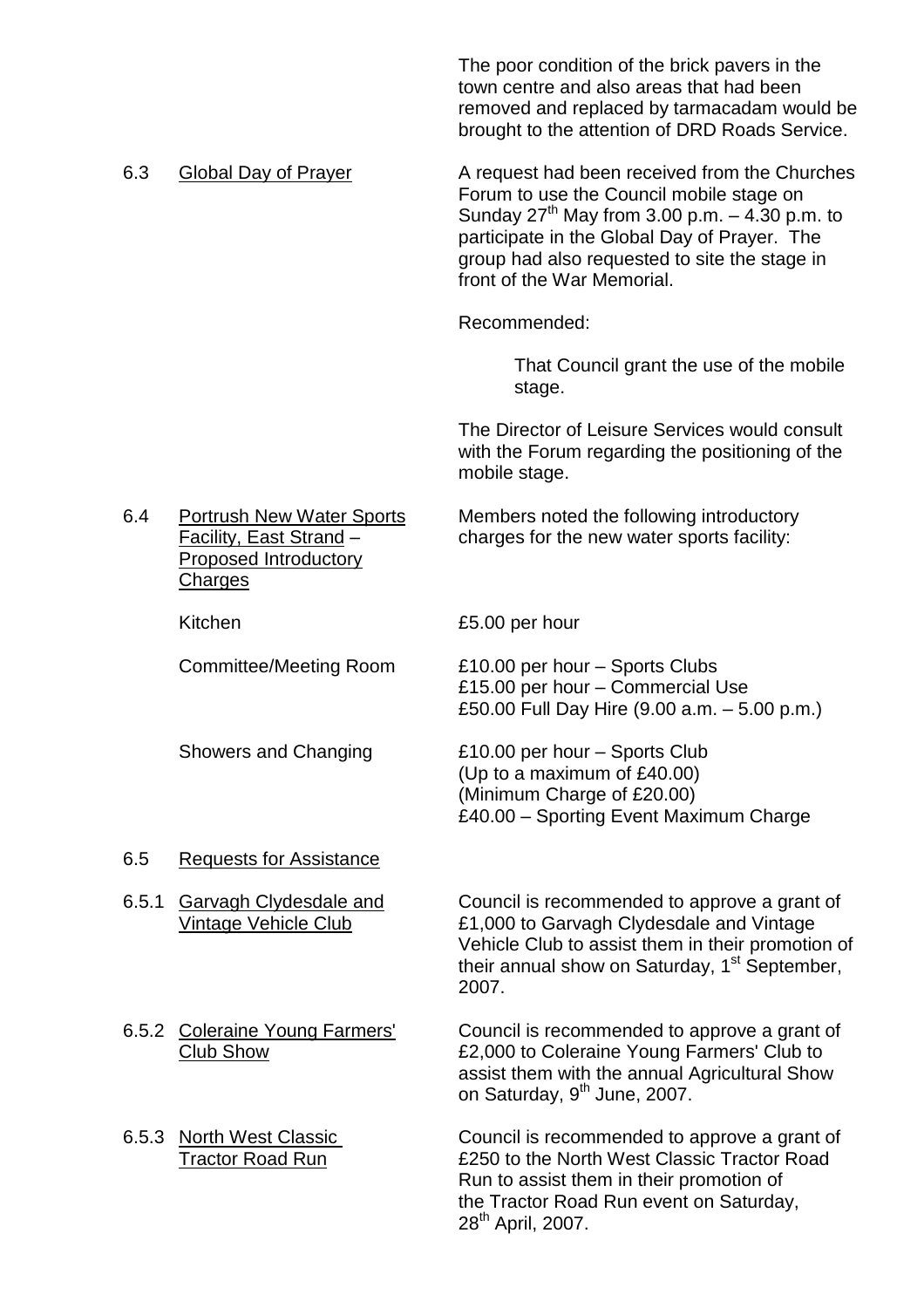|       | Mettican, Garvagh                                      | That Council approve the land transfer<br>from the Northern Ireland Housing<br>Executive and erect adequate fencing.                                      |
|-------|--------------------------------------------------------|-----------------------------------------------------------------------------------------------------------------------------------------------------------|
|       |                                                        | The estimated cost of fencing would be £5,000.                                                                                                            |
| 6.7   | <b>Portballintrae Community</b><br>Centre              | Members noted information on this topic, as<br>detailed in the report.                                                                                    |
| 6.8   | <b>Coleraine Museum</b><br>Service                     |                                                                                                                                                           |
| 6.8.1 | <b>Coleraine Museum</b><br>Accreditation               | Members noted that Coleraine Museum had<br>achieved the national standard known as<br><b>Accreditation for Museum Practice.</b>                           |
|       | 6.8.2 Art Fund Grant                                   | Members noted that Coleraine Museum had<br>received £10,000 from the Art Fund towards<br>the purchase of seventeen very unusual works<br>by Hugh Thomson. |
|       |                                                        | The Director of Leisure Services congratulated<br>the Museum Officer for securing the grant.                                                              |
| 6.8.3 | <b>Museum Officer's Report -</b><br>Virginia Programme | Members noted information on this Programme,<br>as detailed in the report.                                                                                |
|       |                                                        | The Director of Leisure Services conveyed<br>thanks from the Museum Officer for enabling                                                                  |

6.6 Open Space - Recommended:

#### **7.0 COLERAINE SHOWGROUNDS**

A member requested a progress report on Council taking over the lease of the Coleraine Showgrounds. The Director of Leisure Services would bring a report to Committee shortly.

her to attend the Programme.

# **8.0 DESIGNATION OF BANN ESTUARY AS A SPECIAL AREA OF CONSERVATION INCLUSION OF BANN ESTUARY AS A SPECIAL AREA OF CONSERVATION IN THE REGISTER OF EUROPEAN SITES**

Read letter from Environment and Heritage Service informing Council that the Bann Estuary had been designated as a special area of conservation and was included in the Register of European Sites.

## **9.0 ERRIGAL GLEN AREA OF SPECIAL SCIENTIFIC INTEREST –NOTIFICATION UNDER ARTICLE 28 OF THE ENVIRONMENT (NORTHERN IRELAND) 2002**

Members interested in this notification were asked to contact Mr. Jim Allen, Environment Officer.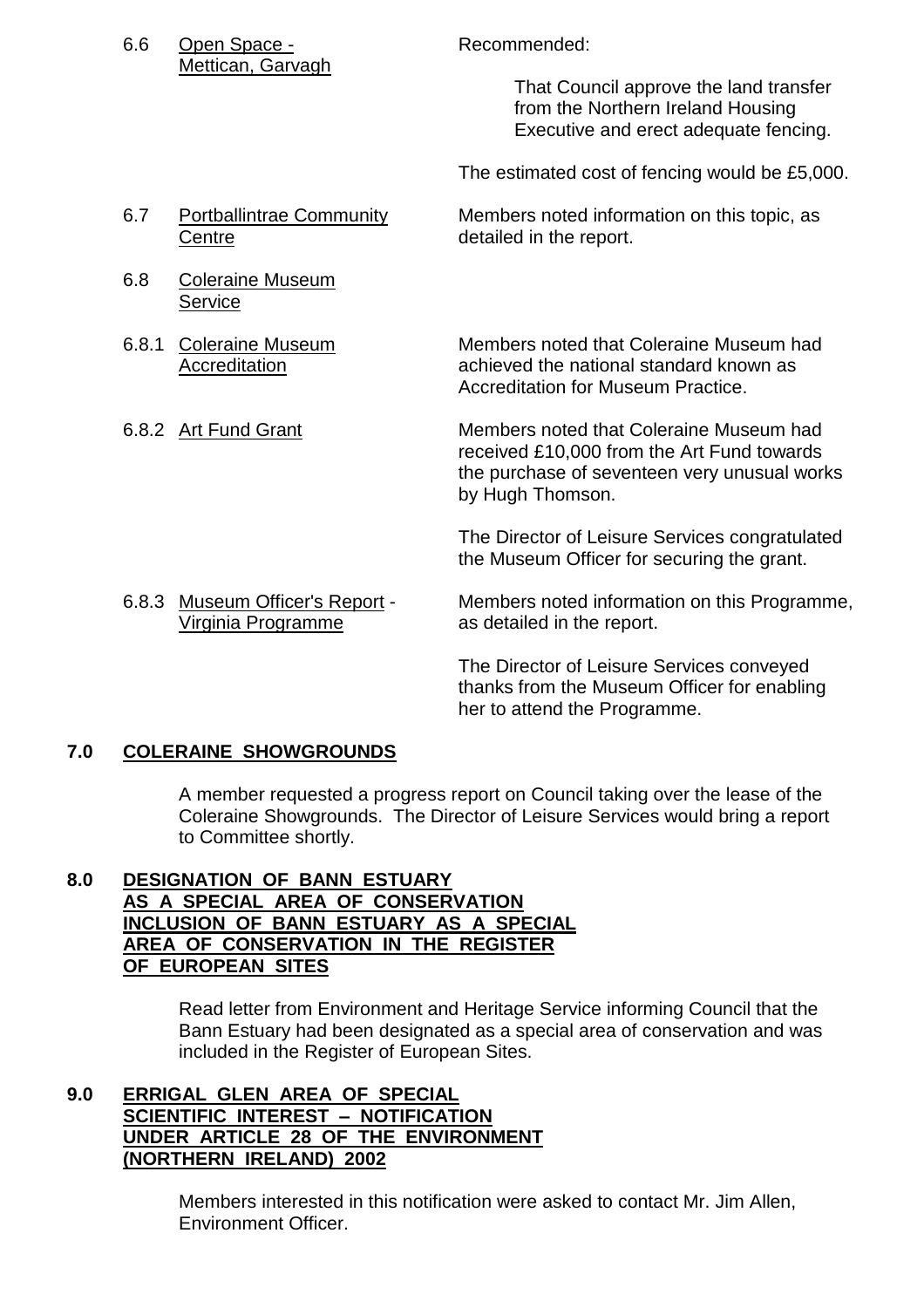## **10.0 DOCUMENT TABLED**

(1) Royal Commission on Environmental Pollutions Report on the Urban Environment.

# **11.0 LOCAL GOVERNMENT BOUNDARIES COMMISSIONER FOR NORTHERN IRELAND**

Members noted that the Commissioner had now published his revised recommendations and the Mussenden Temple would remain in the Castlerock Ward.

# **12.0 VACANCY IN POST OF TOWN CLERK & CHIEF EXECUTIVE**

Members noted that the Policy and Development Committee would consider the next steps at its meeting on 17<sup>th</sup> April, 2007 when representatives of the Local Government Staff Commission would attend to discuss the recruitment and selection.

The Policy and Development Committee meeting would commence at 6.30 p.m.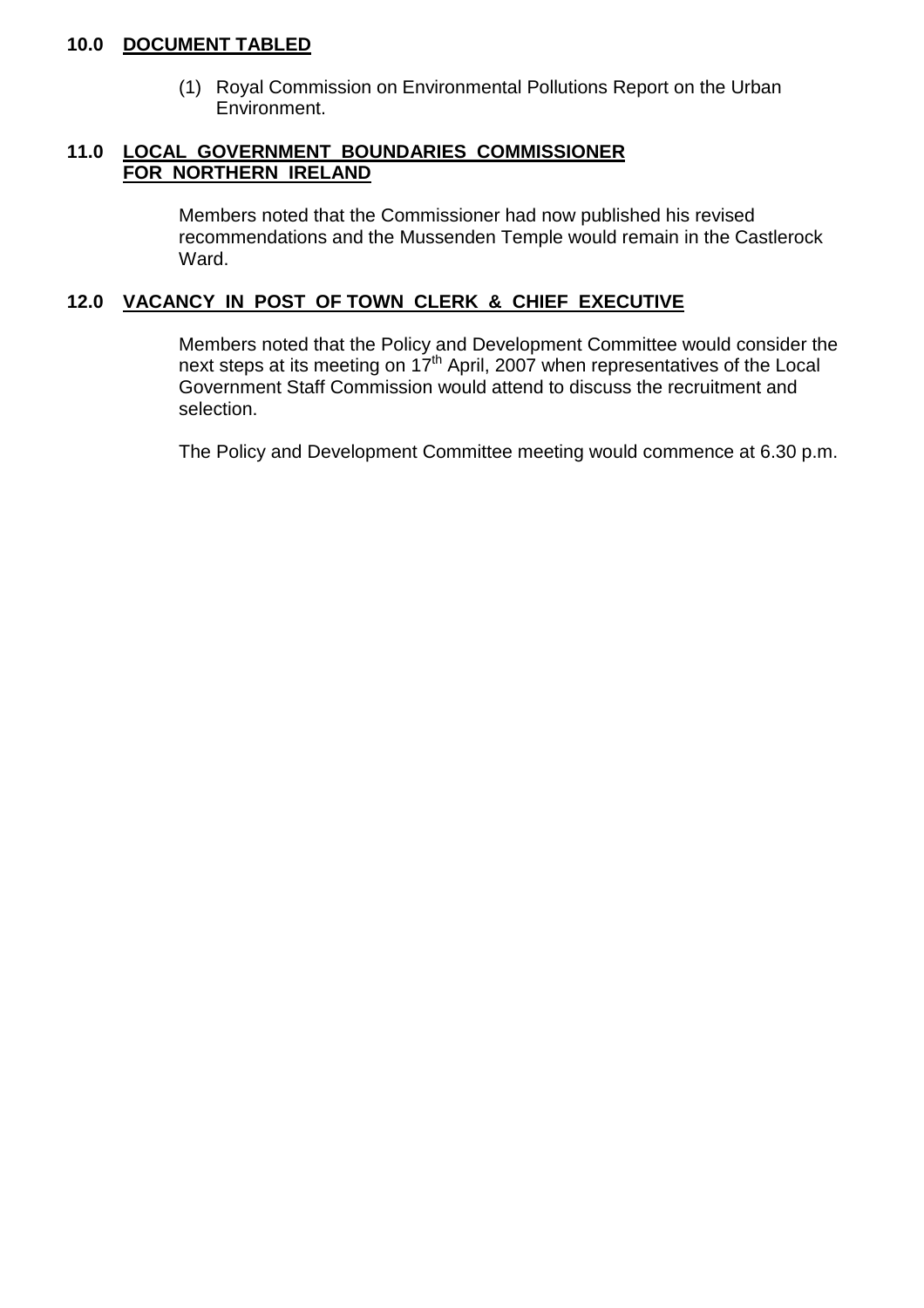#### **PLANNING COMMITTEE**

# **11th April, 2007.**

| <b>Present:</b> | Councillor O. M. Church (Mrs.) in the Chair             |                                                                |
|-----------------|---------------------------------------------------------|----------------------------------------------------------------|
|                 | The Mayor, Councillor W. A. King                        |                                                                |
|                 | The Deputy Mayor, Councillor E. P. Fielding (Mrs.)      |                                                                |
|                 | <b>Aldermen</b>                                         |                                                                |
|                 | W. T. Creelman<br>M. T. Hickey (Mrs.)                   | D. McClarty                                                    |
|                 | <b>Councillors</b>                                      |                                                                |
|                 | C. S. Alexander (Ms.)<br>D. D. Barbour<br>J. M. Bradley | <b>B.</b> Fitzpatrick<br>N. F. Hillis<br>(Items $3.2 - 15.0$ ) |

| AIJV III                                 | Representatives from the Planning Service -         |
|------------------------------------------|-----------------------------------------------------|
| <b>Attendance:</b>                       | Mr. P. Duffy and Mr. D. McAllister                  |
| <b>Officers in</b><br><b>Attendance:</b> | Administrative Officer and Administrative Assistant |

 $($ ltems  $1.0 - 6.2)$ 

 $($ ltems  $3.1 - 15.0)$  B. Leonard

A. S. Cole R. A. McPherson J. J. Dallat A. McQuillan T. J. Deans (Items  $3.1 - 6.2$ )

## **Apologies:** Aldermen Mrs. Black and McClure, Councillors Gilkinson, Mrs. Johnston and McLaughlin

#### **1.0 WELCOME**

The Chairman welcomed everyone present.

#### **2.0 CONGRATULATIONS**

**Also in**

Reference was made to the success of Mr. Paul Cutler from Portstewart at the West of Ireland Amateur Golf Championship.

It was agreed that a letter of congratulations be sent to Mr. Cutler.

#### **3.0 PLANNING APPLICATIONS**

A list of eighty-eight applications was considered (previously supplied).

#### **Applications Deferred from Previous Meeting**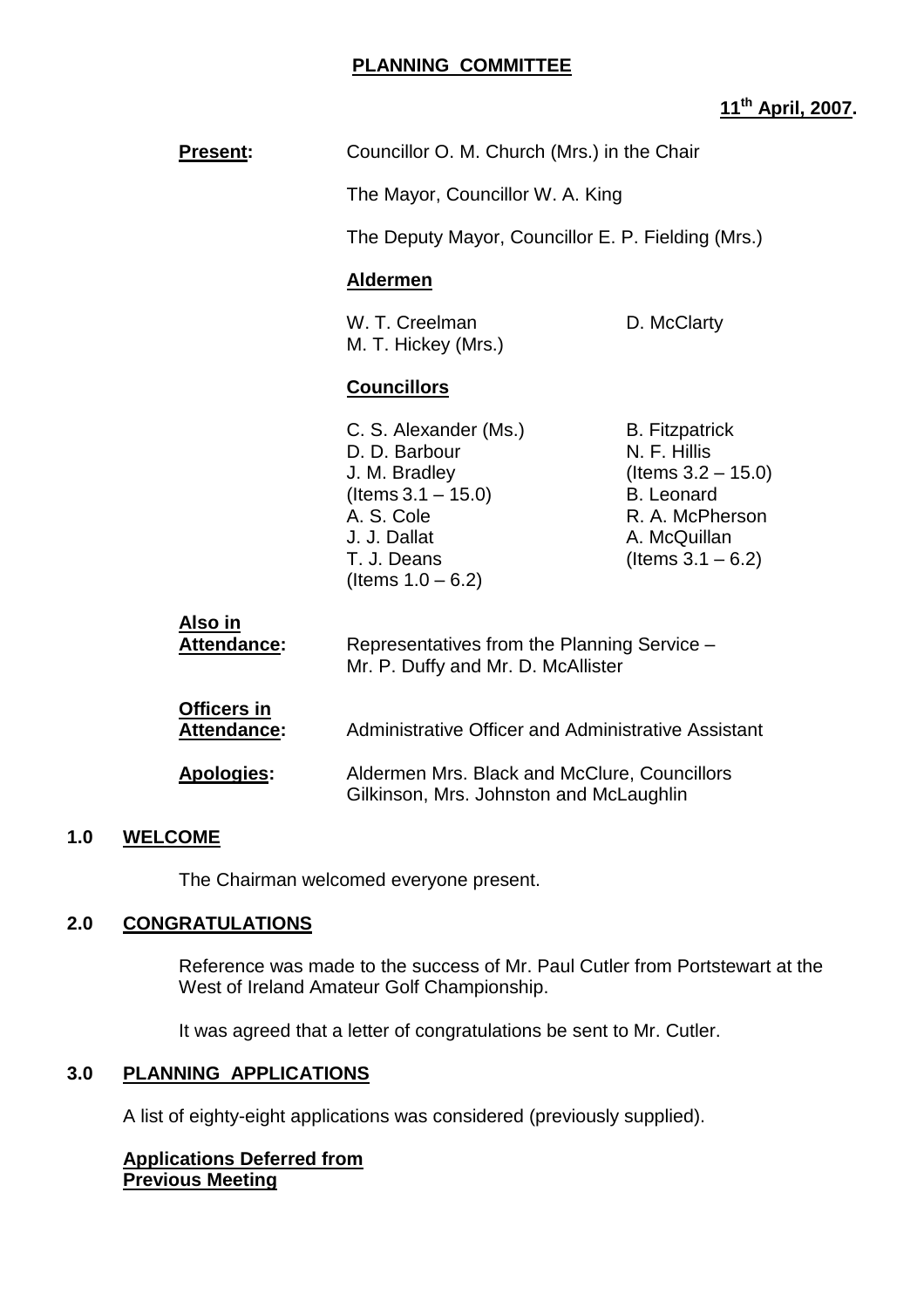- 3.1 Application No. D1 C/2005/0954/F Residential development of 20 apartments with retail at ground floor at 22, 24 and 26 Abbey Street, Coleraine for Mr. McKeag
- 3.2 Application No. D2 C/2006/0117/F Demolition of house and erection of two semi-detached dwellings at 12 O'Hara Drive, Portstewart for Fern Homes
- 3.3 Application No. D3 C/2006/0161/F Proposed farm dwelling and detached double garage 200m north-west of 13 Lisnamuck Road, Coleraine for Mr. D. Scott
- 3.4 Application No. D4 C/2006/0412/F Proposed workshop for manufacture of kitchen units at 4 Oldtown Road, Islandcarragh, Ballymoney for Mr. C. Taggart
- 3.5 Application No. D5 C/2006/0480/F Erection of detached dwelling adjacent to 1 Lissanduff Avenue, Portballintrae for Mr. R. Dunlop

The opinion of the Planning Service was to approve.

It was agreed that the application be approved.

The opinion of the Planning Service was to refuse.

It was agreed that the application be refused.

The opinion of the Planning Service was to approve.

It was agreed that the application be approved.

The opinion of the Planning Service was to refuse.

The application had now been withdrawn.

The opinion of the Planning Service was to refuse.

It was proposed by Councillor McQuillan, seconded by Councillor Deans and agreed:

> That the application be held for one week to facilitate the submission of amended drawings.

It was further proposed by Councillor McQuillan and seconded by Councillor Deans:

> That the application be approved.

On being put to the Meeting five members voted in favour and five members voted against. The Chairman used her casting vote against the proposal.

3.6 Application No. D6 C/2006/0524/F Demolition of existing garage and The opinion of the Planning Service was to refuse.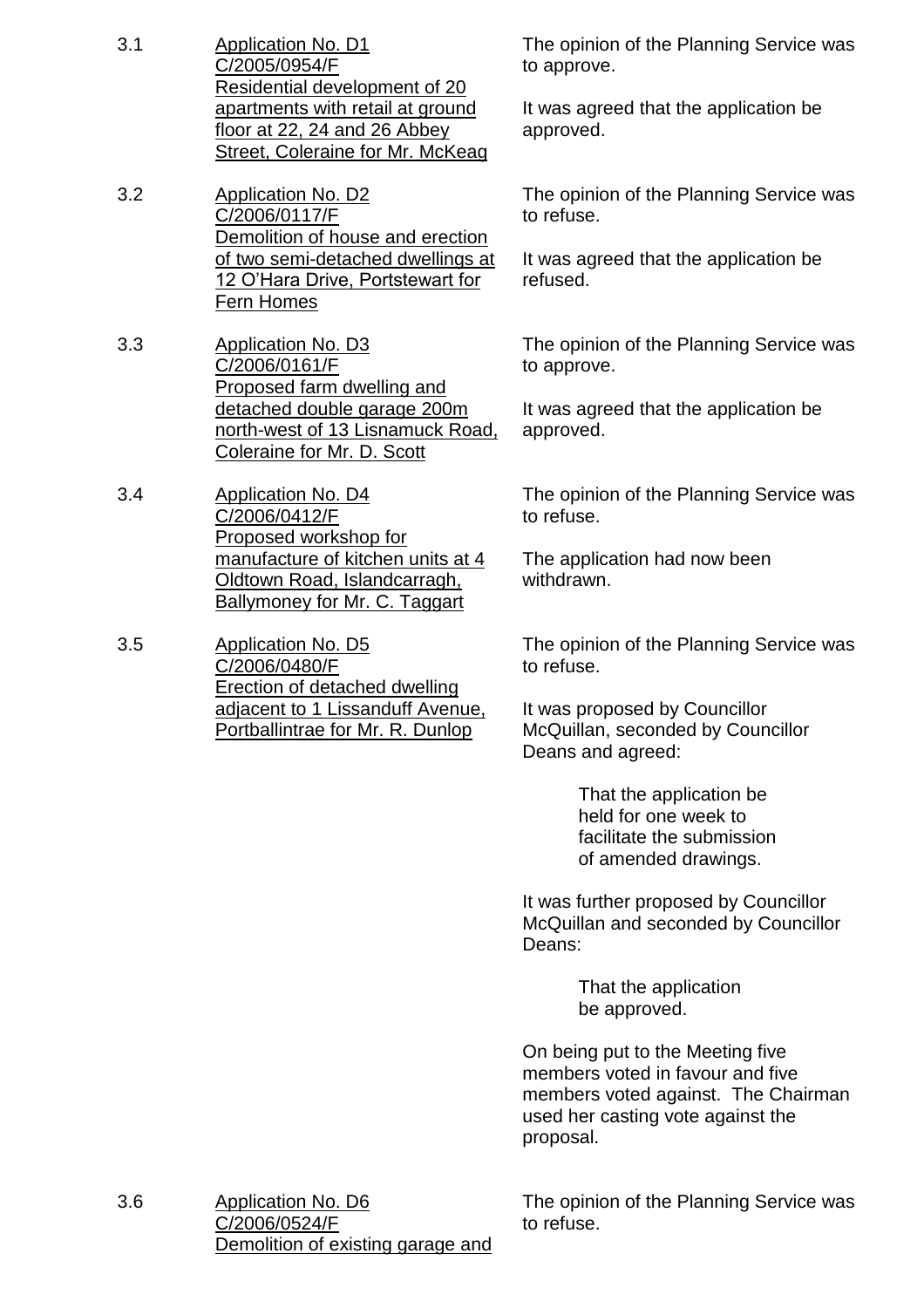construction of a new church building with associated study rooms, kitchen, ancillary accommodation and car parking at 21 Hall Road, Coleraine for The Trustees of The Howie Christian Charitable Trust

Councillor Bradley referred to land being advertised for commercial or residential development opposite this property.

It was proposed by Councillor Bradley, seconded by Councillor McQuillan and unanimously agreed:

> That the application be approved.

The opinion of the Planning Service was to refuse.

It was proposed by the Mayor, seconded by Alderman Creelman and agreed:

> That the application be approved.

The opinion of the Planning Service was to approve.

It was proposed by Councillor Ms. Alexander, seconded by Councillor Deans and unanimously agreed:

> That approval be granted subject to a condition being imposed regarding the extension of the wall at 1 Woodland Park, Coleraine.

Mr. Duffy would discuss the matter with the Divisional Planning Manager and report back to next month's meeting.

The opinion of the Planning Service was to approve both applications.

It was agreed that both applications be approved.

3.7 Application No. D7 C/2006/0563/O Proposed site for replacement one and a half storey dwelling 350m north of No. 28 Isle Road, Coleraine for Mr. and Mrs. S. **Johnston** 

3.8 Application No. D8 C/2006/0612/RM A residential development of 18 no. apartments and associated car parking and amenity space (previously approved C/2005/0412/O) at Nos. 51-55 Mountsandel Road, Coleraine for Mr. S. Sweeney

3.9 Application No. D9 C/2006/0627/F Erection of 1.350m high cast iron railings and gates with 1.700m high gate posts to form hard landscaped seating area in front of Antrim House and the Comfort Hotel, 73 Main Street, Portrush for North Coast Hotels Ltd.

> Application No. D10 C/2006/0628/LB Proposed erection of 1.350m railings and gates with 1.700m high gate posts to form hard landscaped seating area in front of Antrim House and the Comfort Hotel, 73 Main Street, Portrush for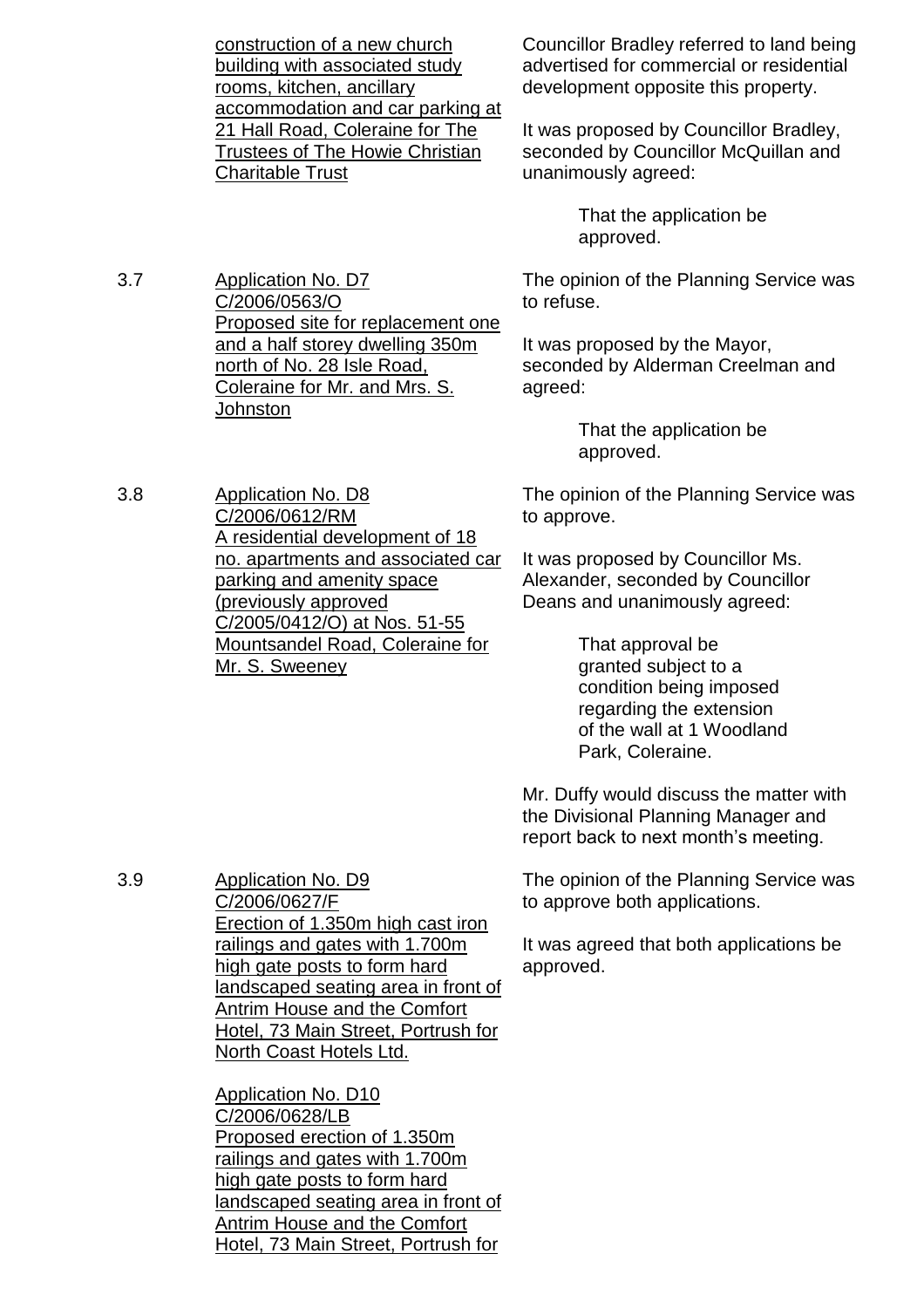North Coast Hotels Ltd.

3.10 Application No. D11 C/2006/0634/F Replacement dwelling and garage at 25 Gortin Road, Kilrea for Mr. A. Smyth

3.11 Application No. D12 C/2006/0712/F Proposed replacement dwelling and garage at 82 Kurin Road, Garvagh for Mr. W. Armstrong

The opinion of the Planning Service was to approve.

It was agreed that the application be approved.

The opinion of the Planning Service was to refuse.

It was proposed by Councillor McQuillan, seconded by Councillor Mrs. Church and agreed:

> That the application be approved.

The opinion of the Planning Service was to approve.

It was agreed that the application be approved subject to a condition regarding occupancy.

The opinion of the Planning Service was to refuse.

It was proposed by Councillor McPherson, seconded by the Mayor and agreed:

> That the application be approved.

The opinion of the Planning Service was to approve.

It was agreed that the application be approved.

The opinion of the Planning Service was to refuse.

It was proposed by Councillor Dallat, seconded by Alderman Mrs. Hickey and agreed:

> That the application be approved.

The opinion of the Planning Service was to approve.

It was agreed that the application be approved.

- 3.12 Application No. D13 C/2006/0717/F Erection of two storey detached farm manager's dwelling 450m south of No. 31 Ballyrashane Road, Coleraine for Mr. Lyons
- 3.13 Application No. D14 C/2006/0731/O Site for self catering holiday accommodation 160m north-west of No. 20 Farranlester Road, Coleraine for Mrs. G. Sherrard

3.14 Application No. D15 C/2006/0784/F Erection of retirement dwelling adjacent to 3 Tullybeg Avenue, Coleraine for Mr. and Mrs. R. and I. Linton

3.15 Application No. D16 C/2006/0832/O Proposed traditional rural farm dwelling and garage at 96A Drumsaragh Road, Kilrea for Mr. and Mrs. Brizzell

3.16 Application No. D17 C/2006/0968/RM 1 no. dwelling house and garage at Killyvalley Road, Kilrea (at junction with Cullyrammer Road) for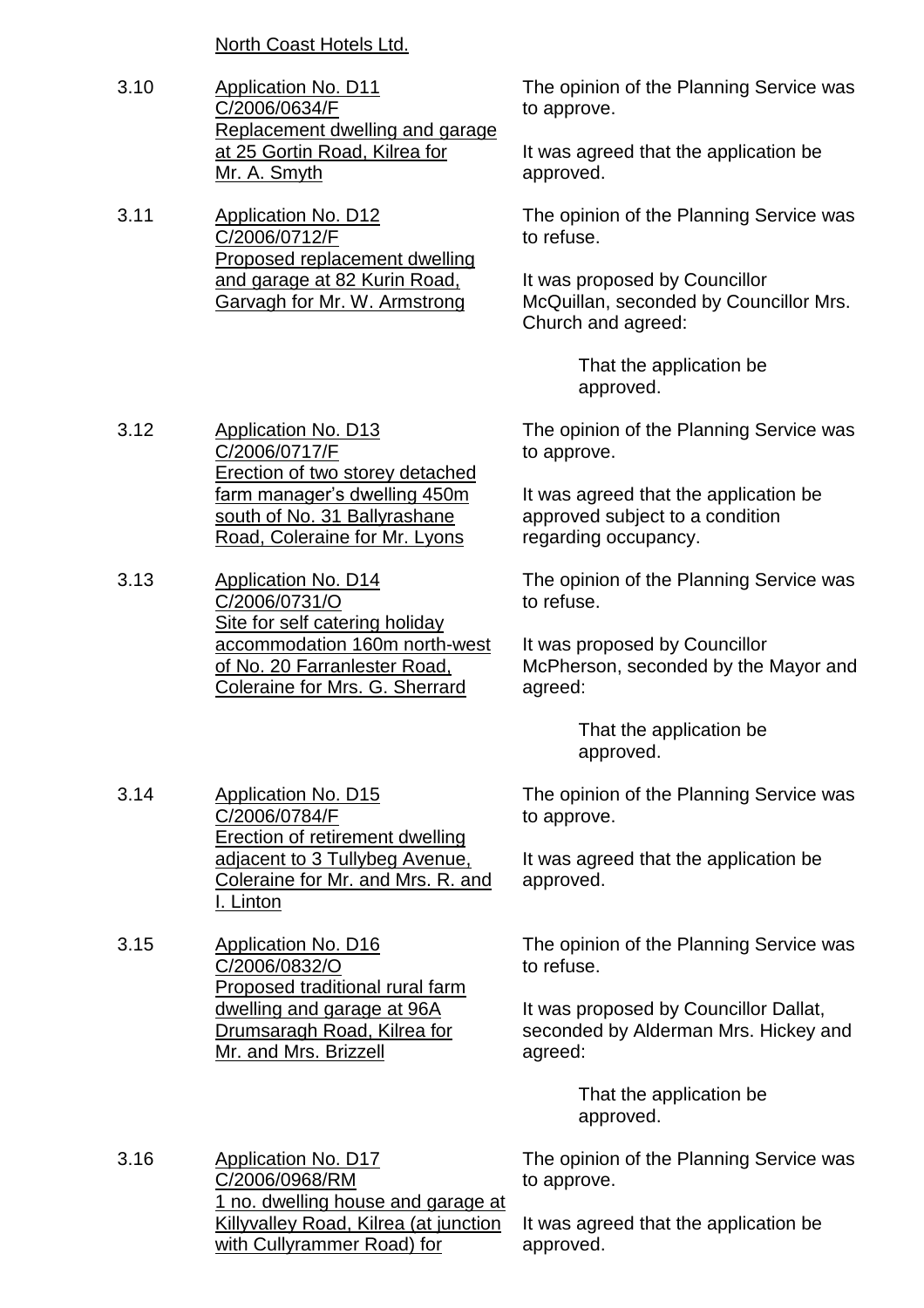# **NEW APPLICATIONS**

- 3.17 Application No. 7 C/2006/0499/O Proposed demolition of existing dwelling and construction of 5 no. dwellings with amenity and car parking spaces at 5 Errigal Court, Portrush for Mr. G. Lagan
- 3.18 Application No. 11 C/2006/0819/F New dwelling 75m east of No. 26 Letterloan Road, Macosquin for B. Graham

The opinion of the Planning Service was to refuse.

The application had now been withdrawn.

The opinion of the Planning Service was to refuse.

It was proposed by the Mayor, seconded by Councillor Fitzpatrick and agreed:

> That the application be deferred for one month to facilitate an office meeting on the grounds that all material planning considerations had not been assessed.

It was further agreed that a representative from Roads Service be requested to attend.

The opinion of the Planning Service was to approve.

It was proposed by Councillor Deans, seconded by Councillor Ms. Alexander and agreed:

> That the application be deferred for one month to facilitate an office meeting on the grounds of overdevelopment of the site and change of character of the area.

3.20 Application No. 15 C/2006/0876/F Erection of 3 townhouses and associated parking at 17 Lissadell Avenue, Portstewart for Coach House Developments

The opinion of the Planning Service was to refuse.

It was proposed by Alderman McClarty, seconded by Councillor McQuillan and agreed:

> That the application be deferred for two weeks to facilitate the submission

3.19 Application No. 12 C/2006/0828/O Proposed 4 no. chalet type townhouses at 183 Mountsandel Road, Coleraine for Mr. A. Mairs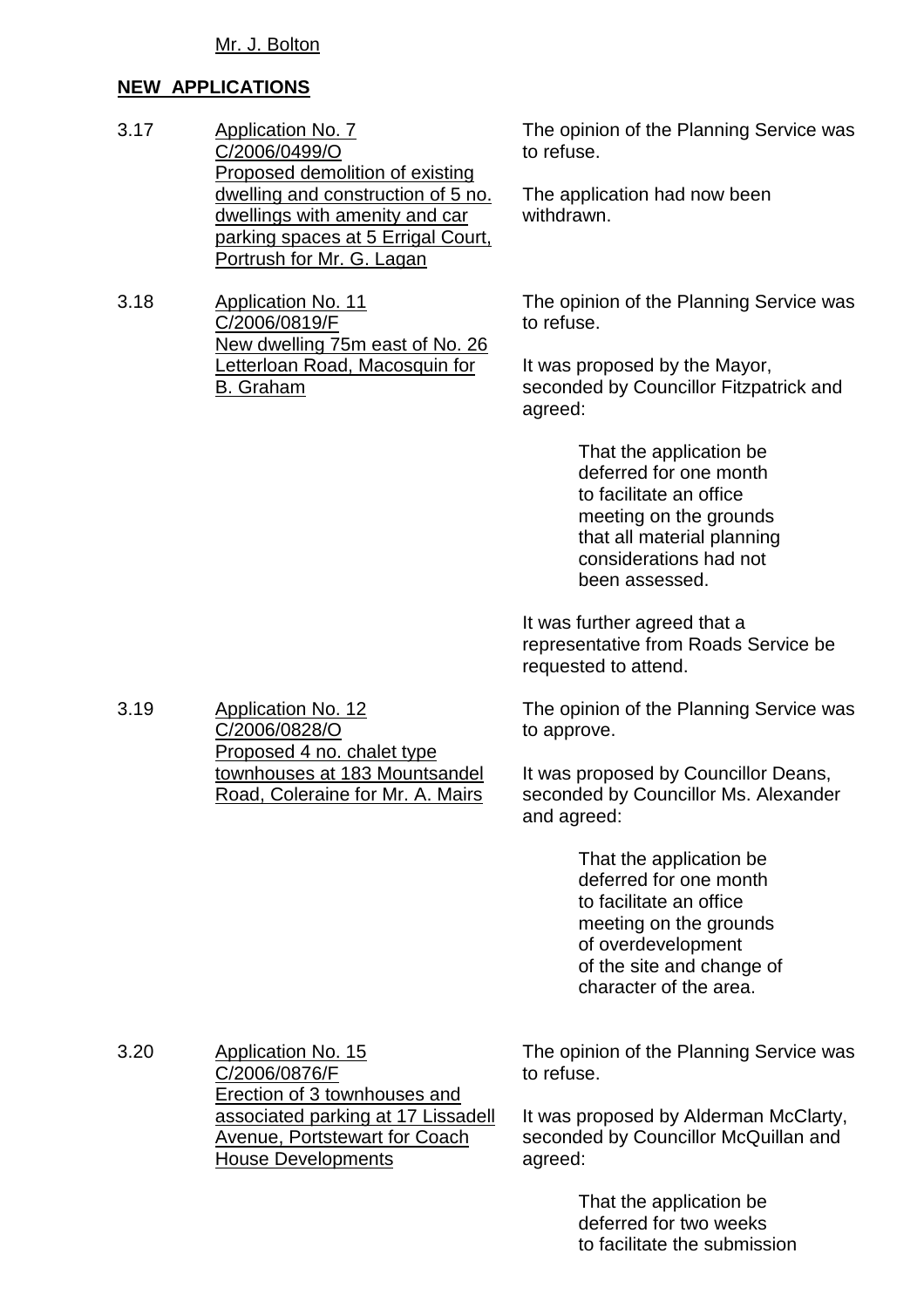of new information.

It was noted that if new information was not received the application would be refused.

The opinion of the Planning Service was to refuse.

It was proposed by the Mayor, seconded by Councillor Ms. Alexander and agreed:

> That the application be deferred for one month to facilitate an office meeting on the grounds that all material planning considerations had not been assessed.

The opinion of the Planning Service was to refuse.

It was proposed by Alderman McClarty, seconded by Councillor Dallat and agreed:

> That the application be deferred for one month to facilitate an office meeting on grounds relating to design.

The opinion of the Planning Service was to refuse.

It was proposed by Alderman McClarty, seconded by Councillor Deans and agreed:

> That the application be deferred for one month to facilitate an office meeting on the grounds that all material planning considerations had not been assessed.

The opinion of the Planning Service was to approve.

It was proposed by Councillor Ms. Alexander, seconded by Councillor Fitzpatrick and agreed:

That the application be

3.21 Application No. 18 C/2006/0928/RM Erection of one and a half storey dwelling with adjoining double garage with playroom over studio/workshop and boiler house, also stables and tack room at Shinny Road, Ringsend, Coleraine (site entrance located 0.7 miles south-east of junction with Cashel Road and 0.6 miles from Letterloan Road) for Mr. L. Phillips and Ms. C. Hankin

3.22 Application No. 25 C/2006/0990/F Proposed replacement dwelling and garage at 23 Greenhill Road, Aghadowey for Mr. D. McLean

3.23 Application No. 27 C/2006/0994/F Erection of conservatory to existing dwelling house to the south of No. 169 Mountsandel Road, Coleraine for Mr. A. Kennedy

3.24 Application No. 29 C/2006/1001/RM Proposed house at rear of 9 Hopefield Avenue, Portrush for Mr. R. Martin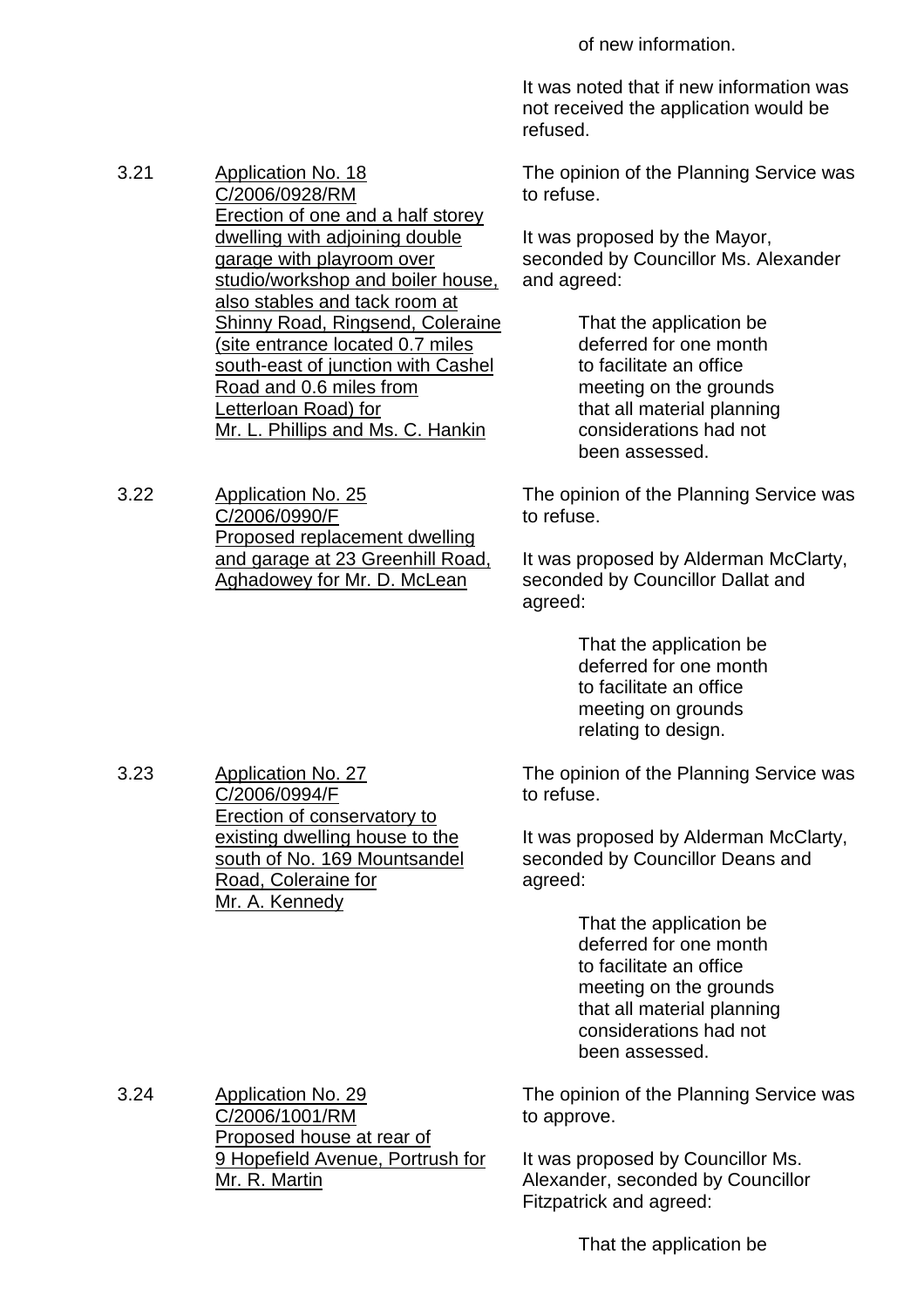deferred for one month to facilitate an office meeting on the grounds that the size of access was to be clarified.

The opinion of the Planning Service was to refuse.

It was proposed by Councillor Dallat and seconded by Alderman Mrs. Hickey:

> That the application be deferred for one month to facilitate an office meeting on the grounds that all material planning considerations had not been assessed.

On being put to the meeting the proposal was carried, ten members voting in favour and one member voting against.

The opinion of the Planning Service was to refuse.

It was proposed by Councillor Ms. Alexander, seconded by Alderman Mrs. Hickey and agreed:

> That the application be deferred for one month to facilitate an office meeting on the grounds that all material planning considerations had not been assessed.

#### **4.0 GENERAL PLANNING ISSUES**

| 4.1 | Application No. C/2006/0671                                         | Reported that this application was on<br>the April schedule.                                                                            |
|-----|---------------------------------------------------------------------|-----------------------------------------------------------------------------------------------------------------------------------------|
| 4.2 | Tracey's Kitchen                                                    | Reported that a planning application for<br>a fast food outlet required to be<br>submitted. The matter of enforcement<br>still existed. |
| 4.3 | Carthall Manor, Carthall Road,<br>Coleraine - Tree Planting         | Reported that Planning Service had<br>required the replacement of two trees<br>removed as part of this development.                     |
| 4.4 | Quarry – Damage to properties at<br><b>Ballyhome Road, Portrush</b> | Reported that this was now a civil matter<br>as investigations had confirmed that                                                       |

development at site Nos. 123-131 Claragh Hill Grange, Kilrea (Site adjacent to No. 21 Claragh Hill Grange) for F. P. McCann

detached to townhouse

Change of house type from semi-

3.25 Application No. 36

C/2006/1046/F

3.26 Application No. 47 C/2006/1156/F Retention of access lane and hard standing as access to land for agricultural use in light of DRD approval Ref. RO/20/04/C adjacent to 51 Curragh Road, Ballymoney

for Glencroft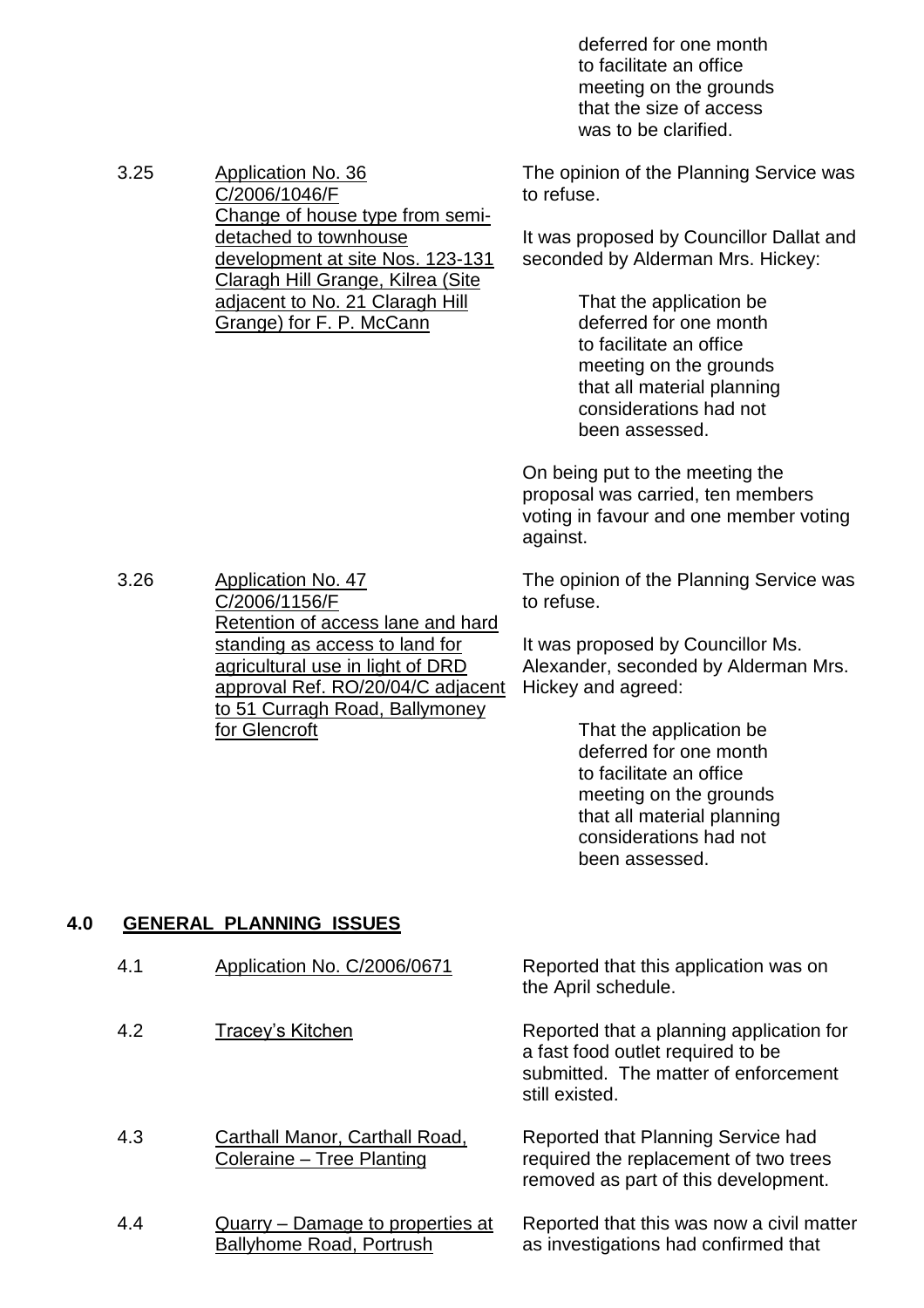conditions had not been breached.

Mr. Duffy advised that further information on this matter could be obtained through an open file appointment or freedom of information request.

## **5.0 OFFICE MEETINGS**

It was noted that the office meetings would be held on Friday, 20<sup>th</sup> April, 2007.

#### **6.0 PLANNING ISSUES RAISED BY MEMBER**

| 6.1 | Application C/2005/0694/O<br>Nos. 1-7 Kerr Street, Portrush for<br>Kennedy Holdings Ltd. | Reference was made to the press<br>release regarding the proposed hotel<br>plans for Kerr Street, Portrush and<br>subsequent refusal. |  |
|-----|------------------------------------------------------------------------------------------|---------------------------------------------------------------------------------------------------------------------------------------|--|
|     |                                                                                          | Members requested that Planning<br>Service provide preliminary information<br>regarding further proposals for this site.              |  |
| 6.2 | Military Camp - Laurel Hill,<br>Coleraine                                                | Reference was made to development<br>proposals for the Military Camp at                                                               |  |

#### **7.0 PLANNING WORKING GROUP**

Consideration was given to the Town Clerk and Chief Executive's Report on the Planning Working Group Meeting held on 3<sup>rd</sup> March, 2007 (previously supplied).

Matters arising:

7.1 Draft Northern Area Plan - Following discussion it was agreed that this Site Specific Information item be deferred to the Planning Committee on 8<sup>th</sup> May, 2007 when further information would be available from BDP Planning.

Laurel Hill, Coleraine.

#### **8.0 CAUSEWAY COAST COMMUNITIES CONSORTIUM**

Consideration was given to letter dated 21<sup>st</sup> March, 2007 from Causeway Coast Communities Consortium regarding re-development/demolition issues (previously supplied).

Following discussion it was proposed by Councillor McPherson, seconded by Alderman McClarty and unanimously agreed:

That this letter be forwarded to the Minister for Environment for urgent consideration.

#### **9.0 PLANNING APPLICATION NO. C/2006/0113/O 22 AND 24 CAMBRIDGE PARK, COLERAINE**

Consideration was given to letter dated 3<sup>rd</sup> April, 2007 from Dr. N. Wray regarding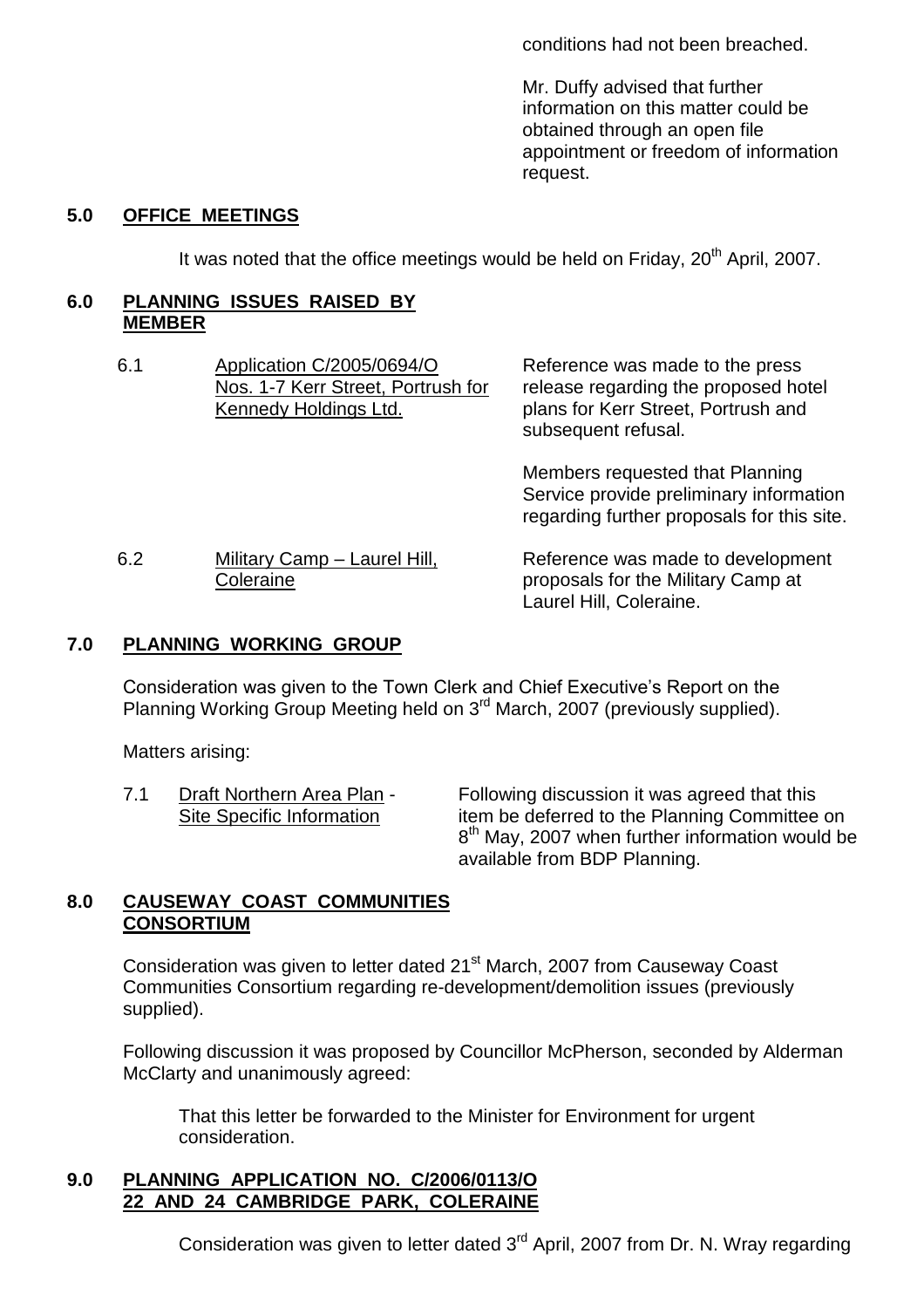the above planning application (circulated to each member and the Press).

Noted.

# **10.0 CONFEDERATION OF EUROPEAN COUNCILLORS**

Reported that the Confederation of European Councillors had organised a Seminar entitled 'Building the Platform for Peace and Prosperity' to be held at the Mount Errigal Hotel, Letterkenny on Friday, 27<sup>th</sup> April, 2007.

Members interested in attending were asked to contact the Administrative Officer.

#### **11.0 PLANNING APPEALS COMMISSION - RESIDENTIAL DEVELOPMENT AT CASTLEROE ROAD OFF LOWER PADDOCKS, COLERAINE FOR MAXBRO**

Read letter from the Planning Appeals Commission advising members that the Informal Hearing for the above application would be held at Coleraine Town Hall on  $22^{nd}$  June,  $2007$  at 11.00 a.m.

#### **12.0 PROPOSED STORAGE DEPOT FOR TRANSPORT COMPANY - NORTHBROOK INDUSTRIAL ESTATE, OFF NEWMILLS ROAD, COLERAINE**

Read letter from Roads Service in response to Council's concerns regarding increased traffic emerging from the Northbrook Industrial Estate. It was noted that the impact of this proposal was insufficient to merit either a refusal or a requirement for road improvements.

Roads Service would continue to monitor this junction and the impact of any current or future proposed developments.

#### **13.0 THE PLANNING (GENERAL DEVELOPMENT) (AMENDMENT) ORDER (NORTHERN IRELAND) 2007 (S.R. 2007 No. 106)**

Read letter from the Planning Service advising Council that the above-named Statutory Rule was made on  $20<sup>th</sup>$  February, 2007 and would come into operation on 1<sup>st</sup> April, 2007.

Noted.

# **14.0 NORTHERN IRELAND HOUSING EXECUTIVE**

Tabled:

The Northern Ireland Housing Market – Review and Perspectives 2007 –2010

**15.0 APPLICATION NO. C/2005/1078/F 11 NO. TOWNHOUSES AND 9 NO. APARTMENTS WITH ASSOCIATED PARKING COURT AND LANDSCAPING SOUTH OF NOS. 1-27 NURSERY AVENUE, PORTSTEWART**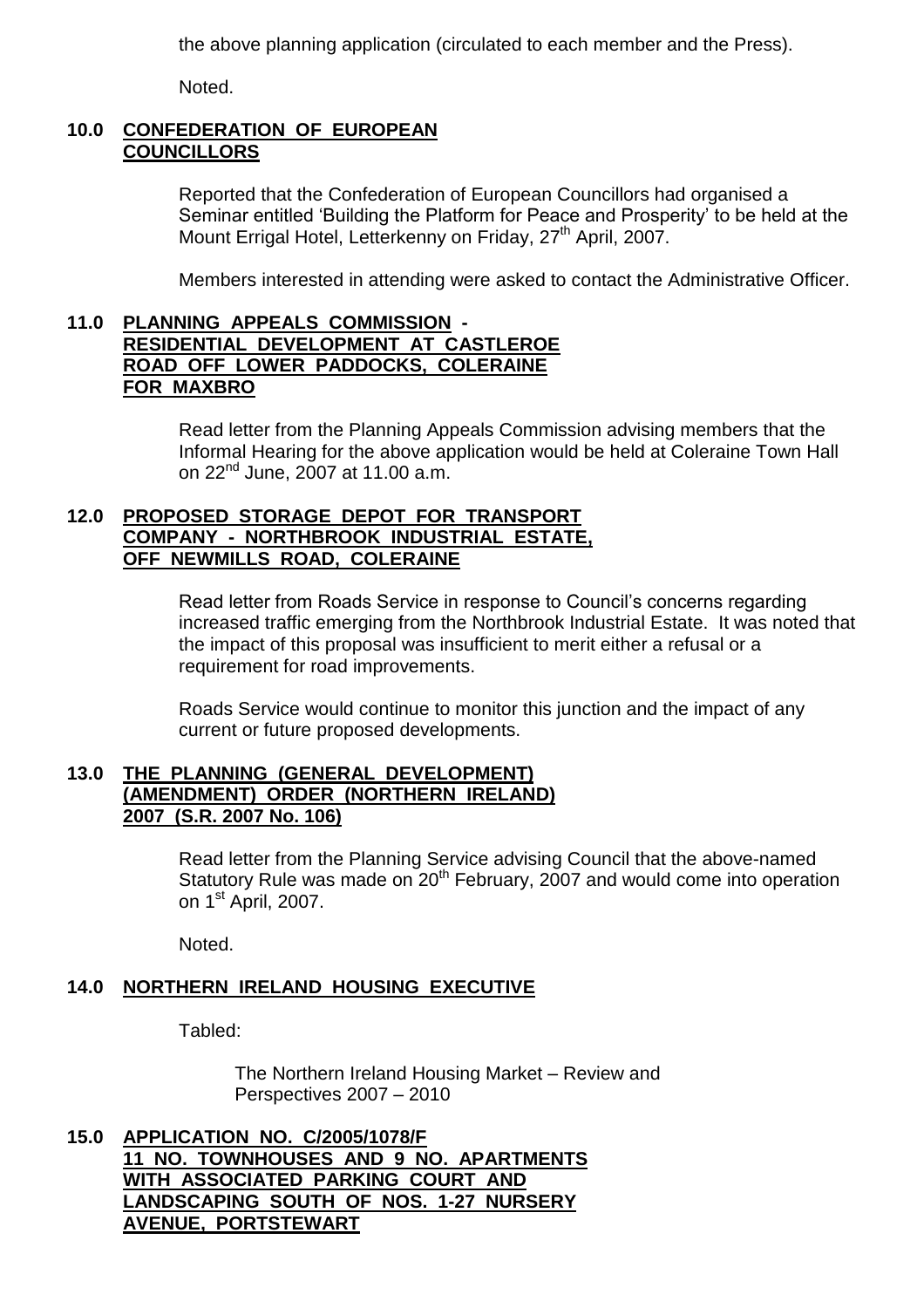Members expressed concern at what was considered to be serious procedural irregularities in relation to the above Appeal Hearing.

Following discussion it was proposed by Councillor Ms. Alexander, seconded by Alderman McClarty and agreed:

That Council submit a formal complaint to the Planning Appeals Commission.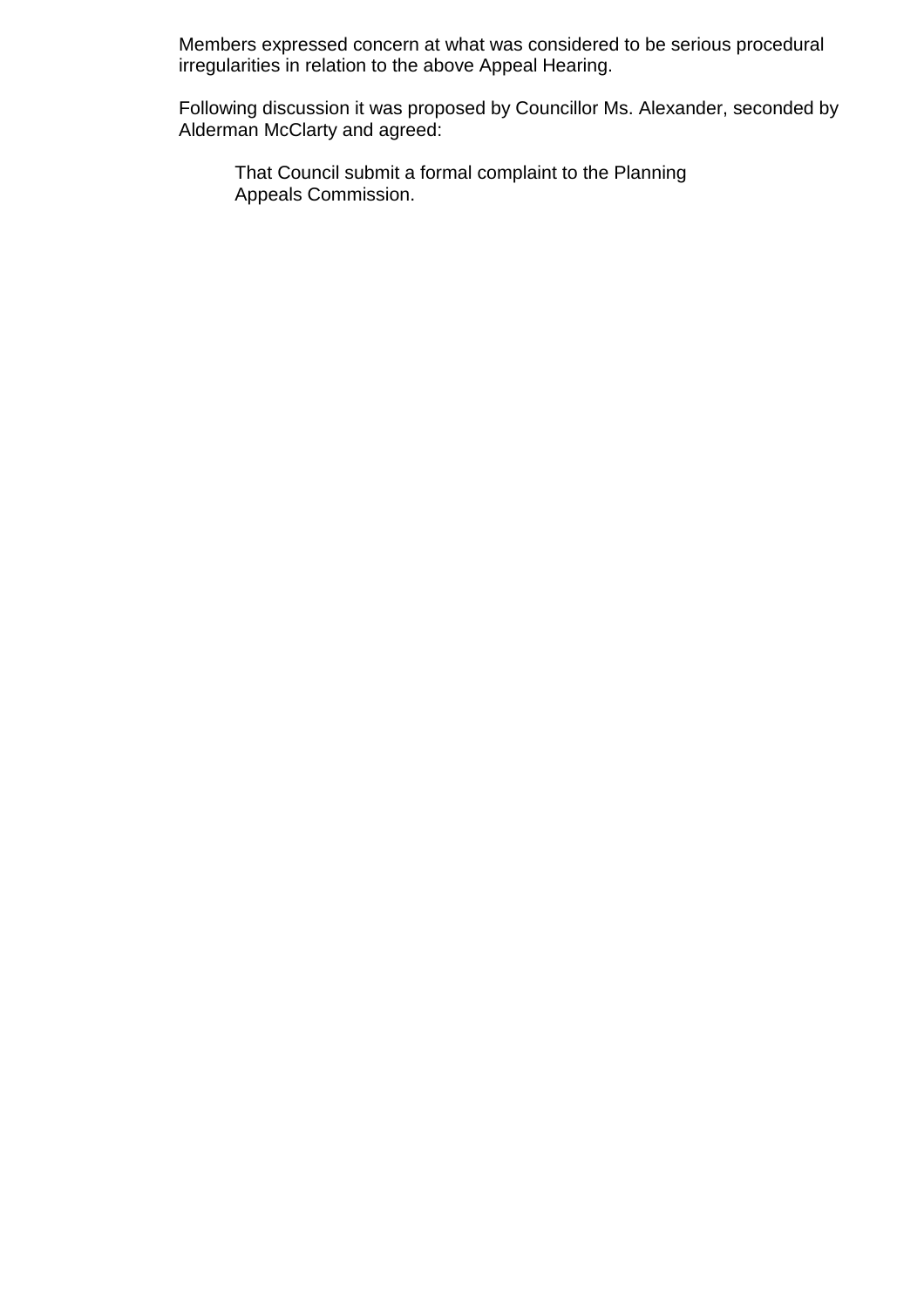#### **POLICY AND DEVELOPMENT COMMITTEE**

|                                          |                                                                                                                                                                                                |                                                                                                                                                           | 17th April, 2007. |
|------------------------------------------|------------------------------------------------------------------------------------------------------------------------------------------------------------------------------------------------|-----------------------------------------------------------------------------------------------------------------------------------------------------------|-------------------|
| <b>Present:</b>                          | Councillor E. A. Johnston (Mrs.), in the Chair                                                                                                                                                 |                                                                                                                                                           |                   |
|                                          | The Mayor, Councillor W. A. King                                                                                                                                                               |                                                                                                                                                           |                   |
|                                          | <u>Aldermen</u>                                                                                                                                                                                |                                                                                                                                                           |                   |
|                                          | E. T. Black (Mrs.)<br>W. T. Creelman<br>M. T. Hickey (Mrs.)<br>(Items $2.1 - 12.0$ )                                                                                                           | D. McClarty<br>(Items $1.0 - 5.0$ )<br>W. J. McClure                                                                                                      |                   |
|                                          | <b>Councillors</b>                                                                                                                                                                             |                                                                                                                                                           |                   |
|                                          | C. S. Alexander (Ms.)<br>J. M. Bradley<br>(Items $3.0 - 12.0$ )<br>O. M. Church (Mrs.)<br>A. S. Cole<br>(Items $2.1 - 12.0$ )<br>T. J. Deans<br>(Items $4.0 - 12.0$ )<br><b>B.</b> Fitzpatrick | S. Gilkinson<br>N. F. Hillis<br>(Items $1.0 - 5.0$ )<br><b>B.</b> Leonard<br>G. L. McLaughlin<br>R. A. McPherson<br>A. McQuillan<br>(Items $3.0 - 12.0$ ) |                   |
| <b>Officers in</b><br><b>Attendance:</b> | Town Clerk and Chief Executive, Director of Corporate<br>Services, Head of Administrative Services and Administrative<br>Assistant                                                             |                                                                                                                                                           |                   |

Also in Mr. Adrian Kerr, Chief Executive and Mr. John Hanna, Local<br>**Attendance:** Government Staff Commission (Item 3.0) Government Staff Commission (Item 3.0)

**Apologies:** The Deputy Mayor; Councillors Barbour and Dallat.

# **1.0 DEVELOPMENT SERVICES REPORT**

The Report of the Head of Development Services was considered (previously supplied).

Matters arising:

| 1.1 | Kilcranny House - Request<br>for Assistance                       | Consideration was given to information on a<br>request for assistance from Kilcranny House, as<br>contained in the report. |
|-----|-------------------------------------------------------------------|----------------------------------------------------------------------------------------------------------------------------|
|     |                                                                   | It was proposed by Councillor Ms. Alexander,<br>seconded by Councillor McPherson and<br>recommended:                       |
|     |                                                                   | That Council contribute £10,000 to<br>Kilcranny House over a period of 2 years,<br>as detailed in the report.              |
| 1.2 | Tender - Evaluation of<br><b>Economic Development</b><br>Strategy | Eight tenders had now been received for this<br>project and it was recommended:                                            |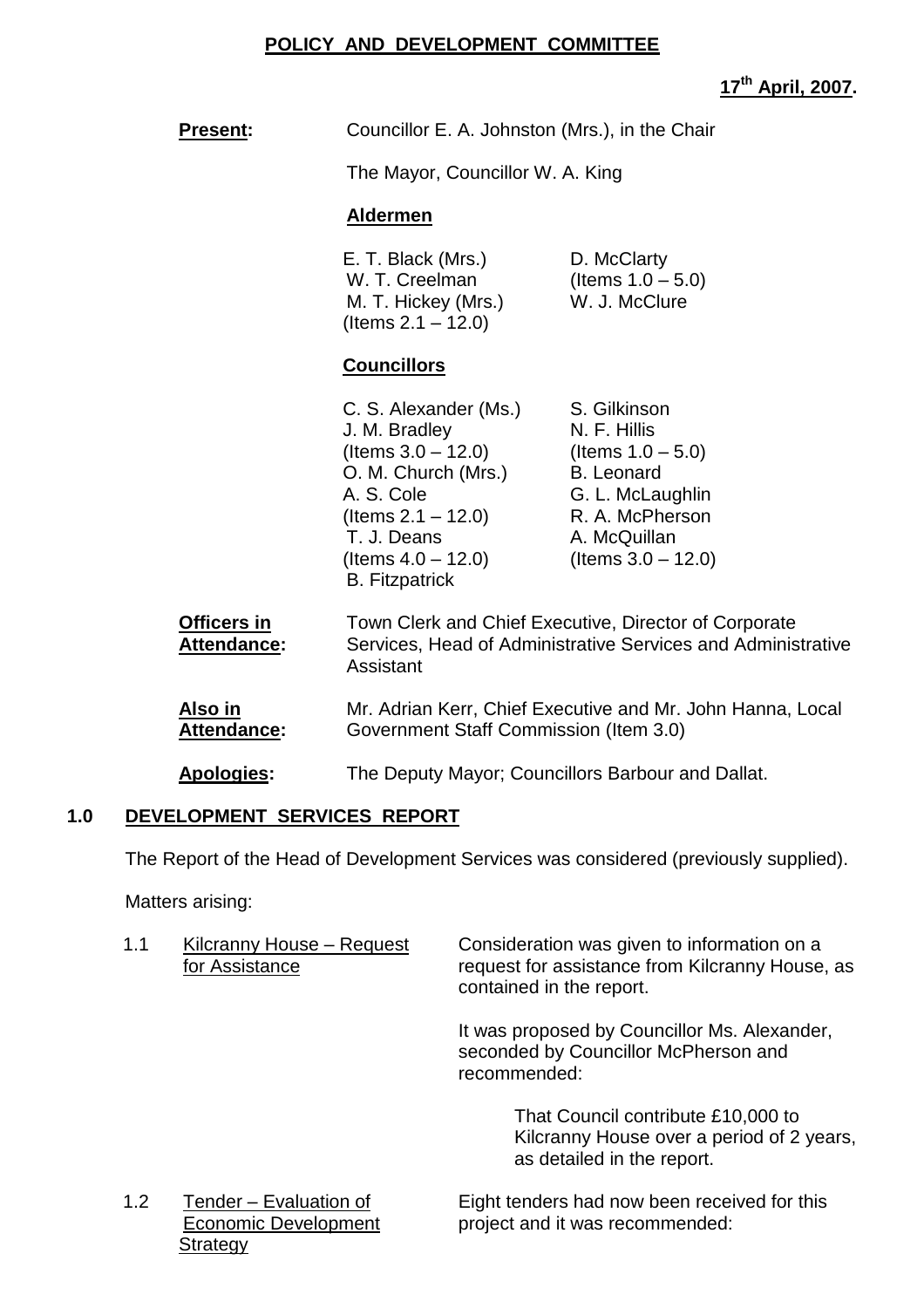That a report on the scoring of the tenders be presented to Council for decision on 24<sup>th</sup> April, 2007.

### **2.0 CORPORATE SERVICES REPORT**

The Report of the Director of Corporate Services was considered (previously supplied).

Matters arising:

2.1 Councillors' Allowances - The Director of Corporate Services presented a Guidance brief summary of this Local Government Division paper. Following discussion, it was proposed by Councillor McPherson, seconded by Alderman McClarty and recommended:

> (a) That a sub-committee be convened to discuss Special Responsibility Allowance with officers and bring a report back to Committee. The sub-committee to comprise Council's representatives on the National Association of Councillors viz:

> > Alderman McClure Councillors Fitzpatrick, Hillis and **McLaughlin**

(b) That the provisions relating to Dependants' Carers' Allowance be noted.

Any members eligible to claim this allowance were asked to contact the Director of Corporate Services or the Finance Officer.

2.2 Appointment of Coleraine In response to the requirement for two elected Harbour Commissioners members to represent Council on a shortlisting/ interview panel for these positions, the following nominations were received:

- (i) Councillor Ms. Alexander proposed by Councillor Leonard and seconded by Alderman Mrs. Hickey.
- $(ii)$  Councillor Fitzpatrick proposed by Alderman McClarty and seconded by Councillor Hillis.
- $(iii)$  Alderman McClure proposed by Councillor Cole and seconded by Alderman Creelman.
- $(iv)$  Alderman Mrs. Hickey proposed by Councillor McLaughlin and seconded by Councillor Ms. Alexander.
- $(v)$  Councillor Dallat proposed by Alderman Mrs. Hickey and seconded by Councillor McLaughlin.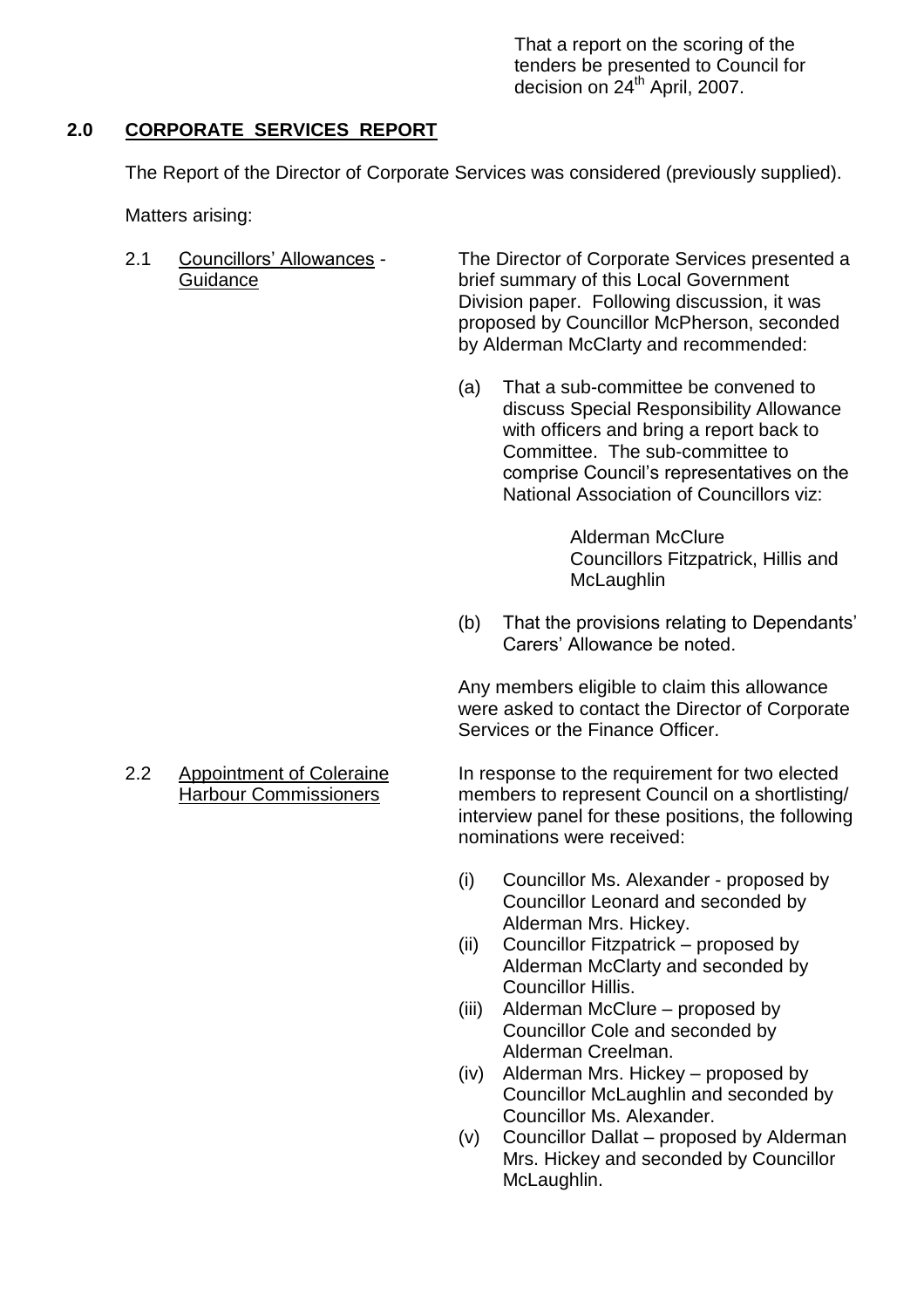As a result of a paper vote, Alderman McClure and Councillor Fitzpatrick were nominated and it was recommended:

> That the shortlisting/interview panel be comprised of:

- Alderman McClure
- Councillor Fitzpatrick
- The Director of Corporate **Services**
- An independent member approved by the Commissioner for Public Appointments

2.3 Requests for Donations Council is recommended to approve the following contributions for the 2006/07 financial year:

- i. William Keown Trust £350.
- ii. Royal National Lifeboat Institution £300.
- iii. Northern Ireland Hospice Coleraine Support Group - £5,000.

#### 2.4 Matters for Information

- Ireland Councils 2005/06 contents noted. Report of the Chief Local Government Auditor
- 
- 

2.4.1 Absenteeism in Northern Consideration was given to this report and the

2.4.2 Accounts Members noted that accounts for March 2007 had been issued.

2.4.3 New Appointments The following appointments had been made in accordance with the Local Government Staff Commission's Code of Procedures on Recruitment and Selection:

Leisure Services Department

Manager –Dunluce Centre (cover career break): Mr. A. Walker

Grounds Maintenance Operator (Juniper Hill): Mr. A. Goligher

#### **3.0 LOCAL GOVERNMENT STAFF COMMISSION - RECRUITMENT OF CHIEF EXECUTIVE**

The Chairman welcomed Mr. Adrian Kerr and Mr. John Hanna, Local Government Staff Commission, who were in attendance to present the options available to Council for the recruitment and selection of a new Chief Executive.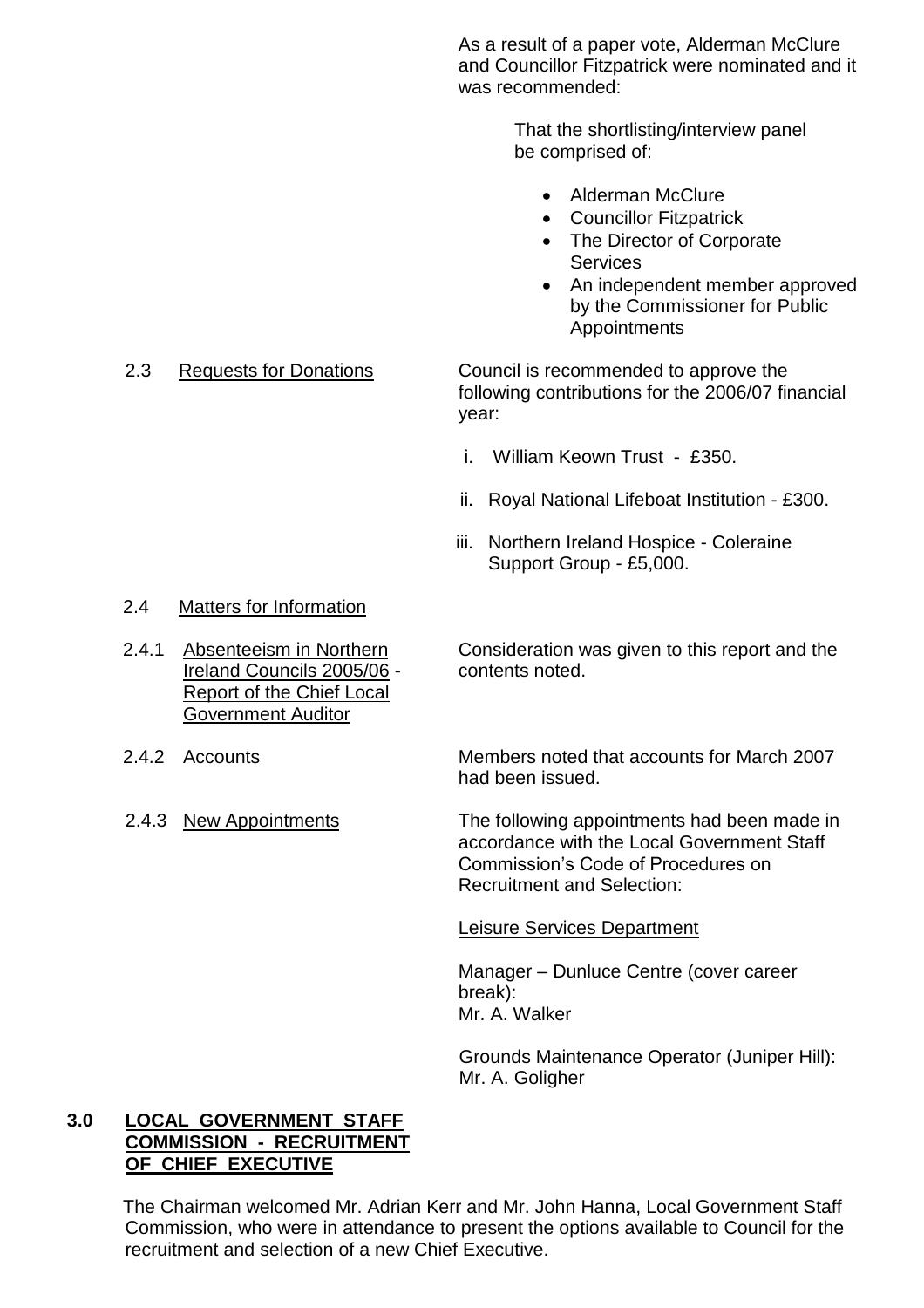3.1 Applicant Pool in line with It was proposed by Alderman McClure and Options Paper seconded by Councillor Hillis:

> That Council adopt Option 1 – Public Advertisement.

Councillor McPherson accepted that his proposal for Council to adopt Option 5 did not constitute an amendment.

On being put to a vote, the proposal was carried by thirteen votes to five.

3.2 Composition of Shortlisting Mr. Kerr answered members' questions on and Interview Panels additional information contained in his report (previously supplied).

> It was then proposed by Alderman McClarty, seconded by Alderman Mrs. Black and recommended:

> > That the Panels be made up as follows:

(i) Shortlisting Panel

The Mayor One member from the DUP One member from the SDLP

(ii) Interview Panel

Three members from the UUP Three members from the DUP One member from the SDLP One other drawn from the Independent, Sinn Féin and Alliance members

Mr. Kerr advised that, whilst panel members were required to attend the relevant training, the Commission would be adaptable in arranging training sessions on suitable dates.

3.3 Advertisement It was agreed that the position be advertised in the Belfast Telegraph, Irish News and Newsletter, according to standard Council procedure.

> The Chairman thanked the representatives, following which they withdrew.

# **4.0 LAND AND PROPERTY**

Consideration was given to the report of the Head of Administrative Services on Land and Property (previously supplied).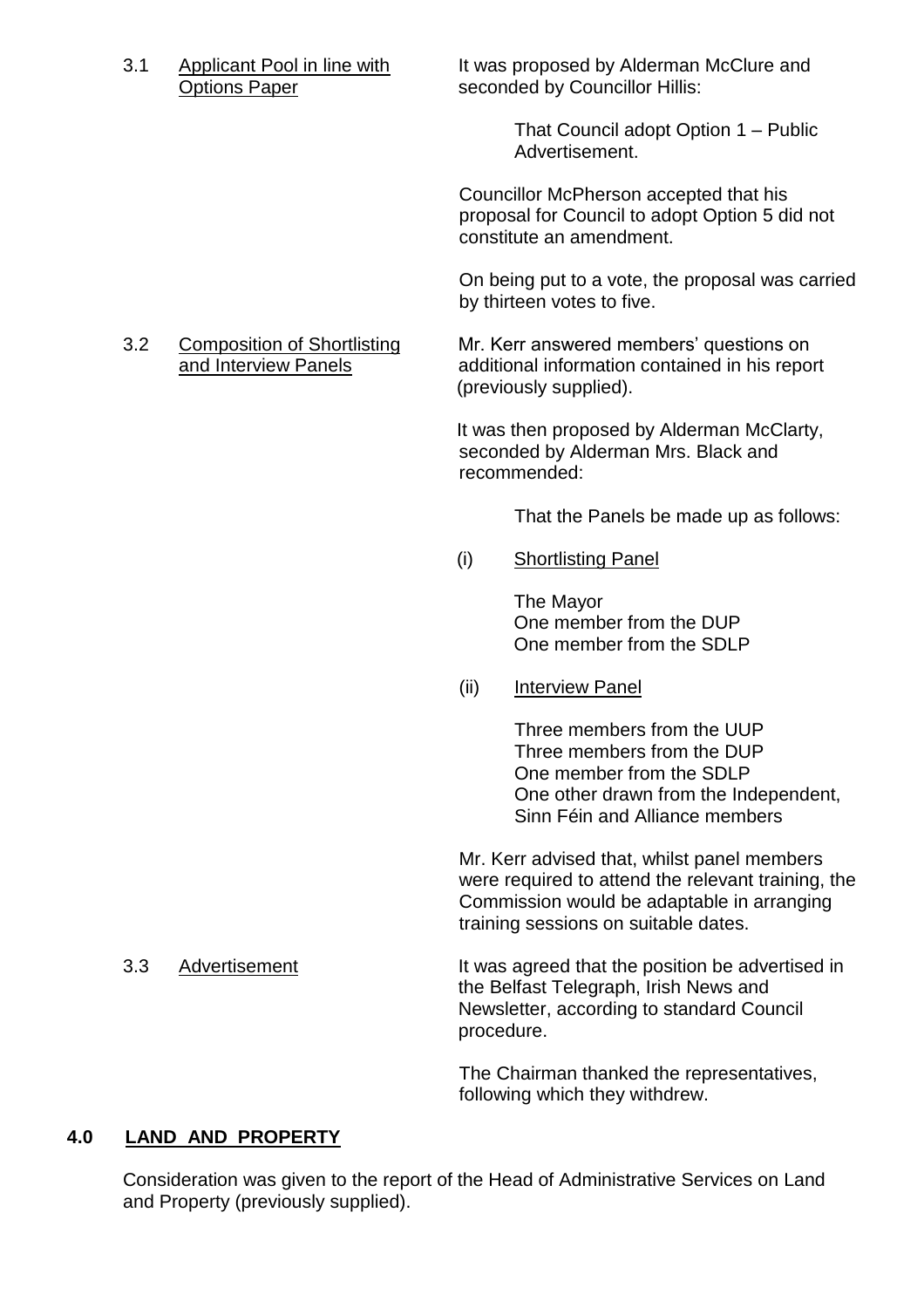Matters arising:

| 4.1 | <b>The Hermit's Cottage</b> | The Head of Administrative Services advised<br>members that he had been asked by the<br>owner's solicitors to advise Committee that the<br>potential benefit to Council, if it agreed to lease<br>this property as requested by the owner of the<br>Hermit's Cottage, would be between £25,000 -<br>£30,000. |
|-----|-----------------------------|--------------------------------------------------------------------------------------------------------------------------------------------------------------------------------------------------------------------------------------------------------------------------------------------------------------|
|     |                             | Having clarified this point, the Head of<br>Administrative Services sought Council's<br>endorsement of the current action against the<br>owner for trespass on these lands.                                                                                                                                  |
|     |                             | It was then proposed by Councillor Hillis and<br>seconded by Alderman Mrs. Hickey:                                                                                                                                                                                                                           |
|     |                             | That Council reaffirm its previous<br>decision and endorse the current action<br>for trespass.                                                                                                                                                                                                               |
|     |                             | A full discussion ensued during which members<br>reconsidered the details of this case and the<br>Town Clerk and Chief Executive confirmed that<br>the circumstances of the encroachment<br>remained unchanged.                                                                                              |
|     |                             | On being put to the meeting, the proposal was<br>carried with fourteen votes for and five against.                                                                                                                                                                                                           |
| 4.2 | <b>Land Register</b>        | Consideration was given to the Register of<br>Council Lands (previously supplied).                                                                                                                                                                                                                           |
|     |                             | Members were advised that a map based<br>system (Geographic Information System) was<br>being introduced to Council but that this would<br>not be available for some time.                                                                                                                                    |
|     |                             | During a period of discussion, it was proposed                                                                                                                                                                                                                                                               |

by Councillor Bradley and seconded by Councillor McQuillan:

> That consideration of surplus Council lands be deferred until such time as a detailed list/maps had been prepared.

Following further discussion and in agreement with Councillor McQuillan, Councillor Bradley withdrew his proposal in favour of an amendment by Councillor McPherson, which was seconded by Alderman Mrs. Black and recommended:

> That Officers, in conjunction with the Property Working Group, draw up recommendations on land which could be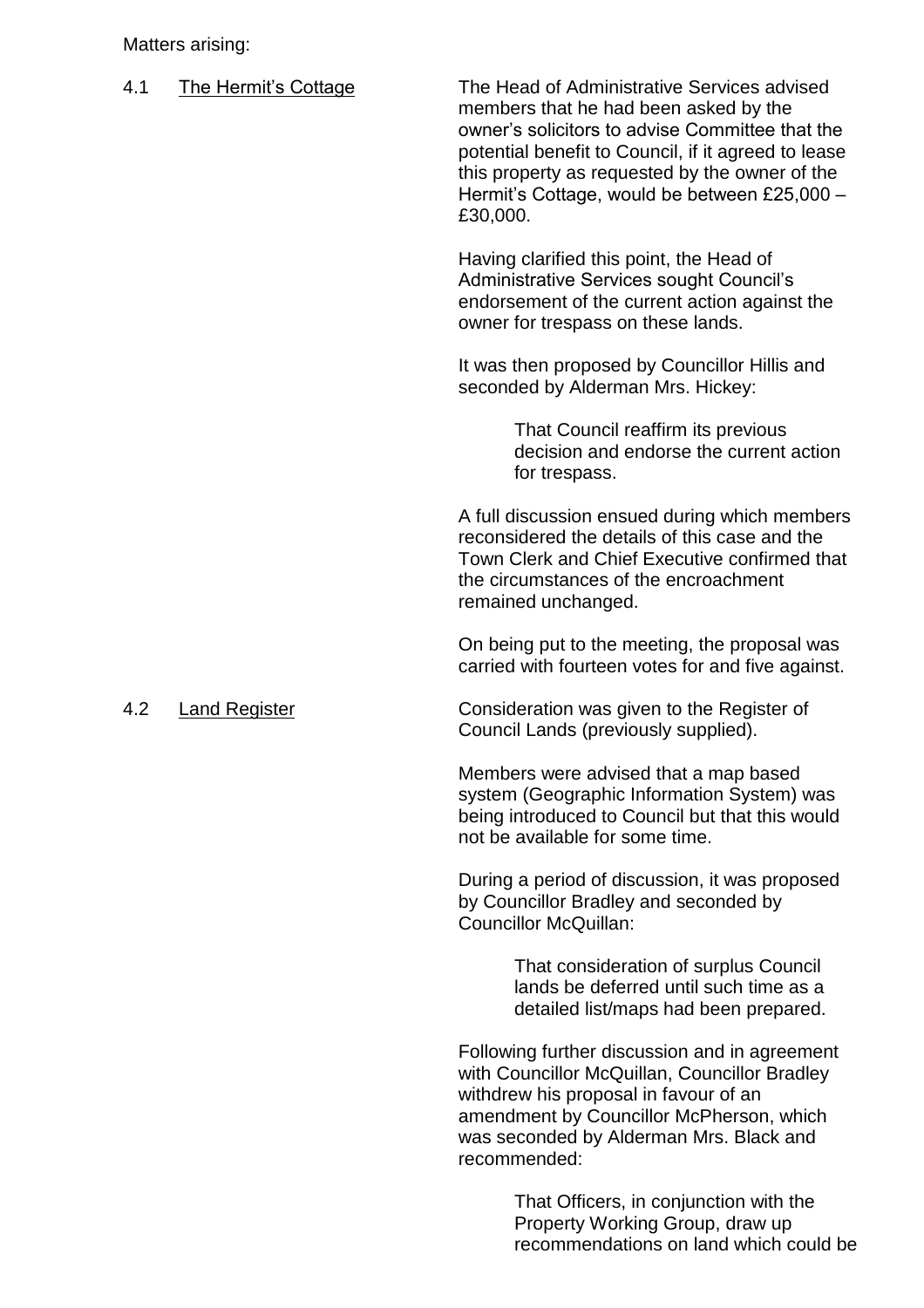considered surplus to Council requirements, for consideration at a future meeting of the Policy and Development Committee. Further, that Councillor McLaughlin be appointed to the Property Working Group.

# **5.0 REVIEW OF PUBLIC ADMINISTRATION: PREPARATION**

| 5.1 | <b>Community Planning Role</b> | A personal invitation to a short seminar to be<br>held on Wednesday, 18 <sup>th</sup> April, 2007 had been<br>issued to members.                            |
|-----|--------------------------------|-------------------------------------------------------------------------------------------------------------------------------------------------------------|
| 5.2 | <b>Transfer of Functions</b>   | Council is recommended to contribute up to<br>£1,000 towards a research/advisory paper being<br>commissioned by NILGA and SOLACE jointly,<br>on this issue. |

# **6.0 NOTICE OF MOTION**

The undernoted Notice of Motion was submitted by Councillor S. Gilkinson and seconded by Alderman Mrs. Hickey:

"This Council agrees that all lands in Council ownership in and around The Warren, Portstewart should remain in Council ownership and should only be used for sporting and/or recreational purposes."

Councillor Gilkinson advised of a petition from local residents and read letters from:

- (a) Causeway Coast Communities Consortium;
- (b) Portstewart Community Vision.

The Motion was carried unanimously.

#### **7.0 THE NATIONAL ASSOCIATION OF COUNCILLORS - NORTHERN IRELAND REGION - CONFERENCE 'PREPARING FOR 2009'**

Members noted that this Conference would be held on  $25<sup>th</sup>$  May, 2007 at 11.00 am in the Glenavon House Hotel, Cookstown.

Any members interested in attending were asked to contact the Administrative Officer.

#### **8.0 LETTER FROM DRD ROADS SERVICE DATED 16TH MARCH, 2007**

Read letter from DRD Roads Service summarising the current position in relation to Coleraine town centre traffic/development issues.

In response to members' concerns, the Town Clerk and Chief Executive would write to Roads Service requesting that Council be involved in discussions at every stage of these issues.